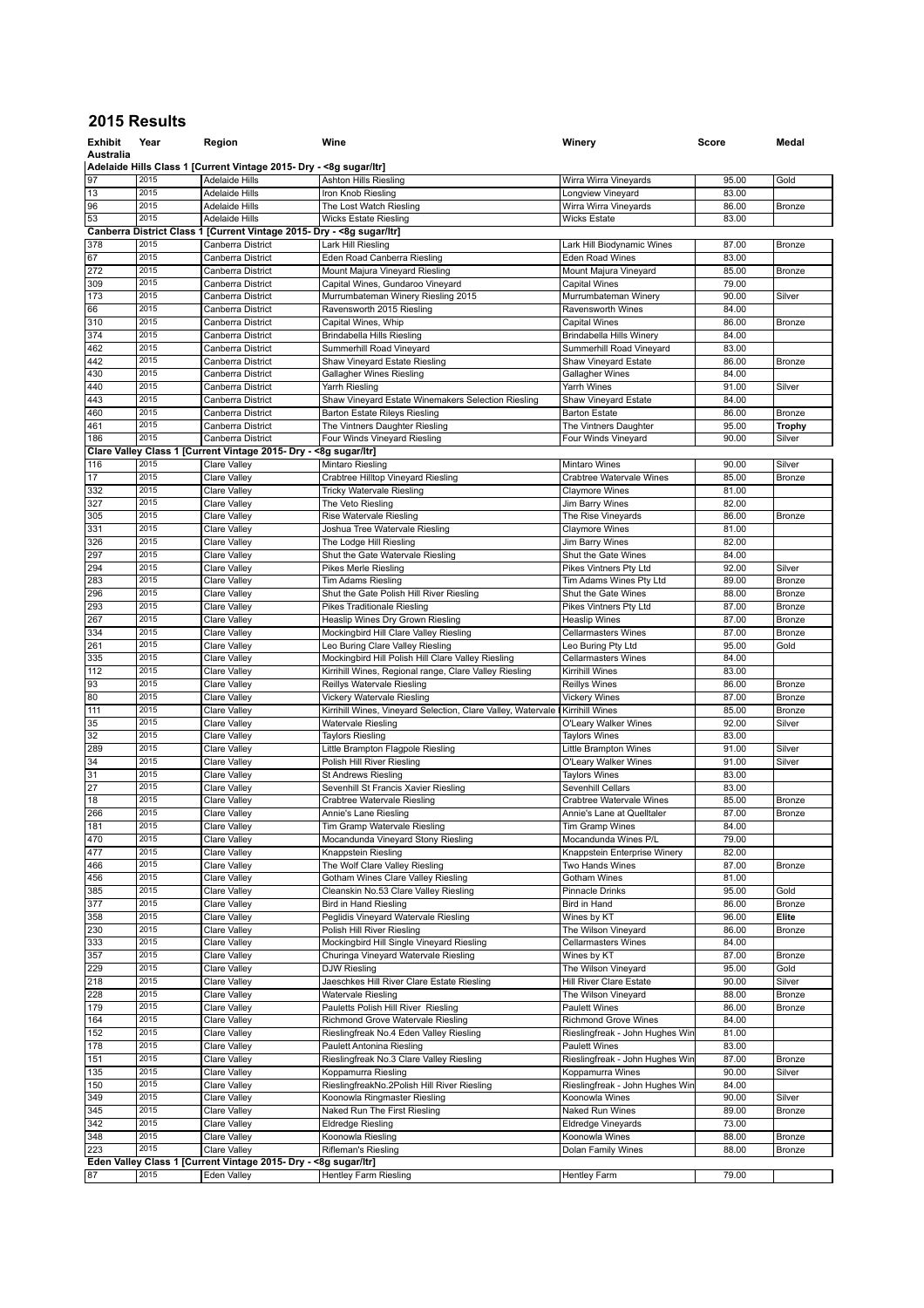| 21              | 2015 | Eden Valley                                                        | Pewsey Vale Vineyard Riesling                                                 | Pewsey Vale Vineyard                | 84.00          |                  |
|-----------------|------|--------------------------------------------------------------------|-------------------------------------------------------------------------------|-------------------------------------|----------------|------------------|
| 291             | 2015 | Eden Valley                                                        | <b>Eden Valley Riesling</b>                                                   | <b>St Hallett Wines</b>             | 84.00          |                  |
| 260             | 2015 | Eden Valley                                                        | Leo Buring Leonay Riesling                                                    | Leo Buring Pty Ltd                  | 85.00          | Bronze           |
| 258             | 2015 | Eden Valley                                                        | Penfolds Bin 51 Eden Valley Riesling                                          | Penfolds Wines Pty Ltd              | 82.00          |                  |
| 257             | 2015 | Eden Valley                                                        | Saltram Mamre Eden Valley Riesling                                            | Saltram Wine Estate                 | 96.00          | Elite            |
|                 | 2015 |                                                                    |                                                                               |                                     |                |                  |
| 253             |      | Eden Valley                                                        | Wolf Blassw Gold Label Riesling                                               | Wolf Blass Wines Pty Ltd            | 95.00          | Gold             |
| 249             | 2015 | Eden Valley                                                        | McGuigan Shortlist Riesling                                                   | Australian Vintage Ltd              | 90.00          | Silver           |
| 145             | 2015 | <b>Eden Valley</b>                                                 | Heirloom Vineyards Eden Valley Riesling                                       | Dandelion Vineyards                 | 82.00          |                  |
| 252             | 2015 | Eden Valley                                                        | Wolf Blass White Label Riesling                                               | Wolf Blass Wines Pty Ltd            | 95.00          | Gold             |
| 101             | 2015 | Eden Valley                                                        | Cool Climate Series Eden Valley Riesling                                      | Calabria Family Wines               | 81.00          |                  |
| 86              | 2015 | Eden Valley                                                        | Elderton Eden Valley Riesling                                                 | <b>Elderton Wines</b>               | 90.00          | Silver           |
| 146             | 2015 | Eden Valley                                                        | the Eden Valley Riesling                                                      | Dandelion Vineyards                 | 90.00          | Silver           |
| 82              | 2015 | Eden Valley                                                        | St John's Road "Peace of Eden" Riesling                                       | St John's Road                      | 91.00          | Silver           |
| 81              | 2015 | <b>Eden Valley</b>                                                 | Vickery Eden Valley Riesling                                                  | <b>Vickery Wines</b>                | 90.00          | Silver           |
| 72              | 2015 |                                                                    |                                                                               |                                     |                |                  |
|                 |      | Eden Valley                                                        | Eden Valley Dry Riesling                                                      | Langmeil Winery                     | 81.00          |                  |
| 69              | 2015 | Eden Valley                                                        | Forbes + Forbes Single Vineyard Riesling                                      | Forbes Wine Company Pty Ltd         | 82.00          |                  |
| 63              | 2015 | Eden Valley                                                        | Eden Hall "Reserve" Riesling                                                  | Eden Hall Wines                     | 87.00          | Bronze           |
| 61              | 2015 | Eden Valley                                                        | The Green Room                                                                | Stage Door Wine Co                  | 92.00          | Silver           |
| $\overline{44}$ | 2015 | Eden Valley                                                        | Basedow's Eden Valley Riesling                                                | <b>Basedow Wines</b>                | 85.00          | Bronze           |
| 62              | 2015 | Eden Valley                                                        | Eden Hall Riesling                                                            | Eden Hall Wines                     | 83.00          |                  |
| 104             | 2015 | Eden Valley                                                        | Rileys of Eden Valley "Family" Riesling                                       | Rileys of Eden Valley               | 90.00          | Silver           |
| 480             | 2015 | Eden Valley                                                        | Grant Burge Wines Thorn Eden Valley Riesling                                  | <b>Grant Burge Wines</b>            | 85.00          | <b>Bronze</b>    |
| 474             | 2015 |                                                                    |                                                                               |                                     | 91.00          | Silver           |
|                 |      | Eden Valley                                                        | Sons of Eden Freya                                                            | Sons of Eden                        |                |                  |
| 467             | 2015 | Eden Valley                                                        | The Boy Eden Valley Riesling                                                  | Two Hands Wines                     | 88.00          | Bronze           |
| 465             | 2015 | Eden Valley                                                        | Zeitpunkt (Point in Time)                                                     | Chaffey Bros. Wine Co.              | 86.00          | Bronze           |
| 455             | 2015 | Eden Valley                                                        | Gomersal Wines Eden Valley Riesling                                           | <b>Gomersal Wines</b>               | 95.00          | Gold             |
| 433             | 2015 | Eden Valley                                                        | Edenmae Single Vineyard Riesling                                              | <b>Edenmae Estate Wines</b>         | 82.00          |                  |
| 428             | 2015 | Eden Valley                                                        | Gatt High Eden Riesling                                                       | <b>Gatt Wines</b>                   | 92.00          | Silver           |
| 384             | 2015 | Eden Valley                                                        | Cat Amongst The Pigeons Eden Valley Riesling                                  | Pinnacle Drinks                     | 93.00          | Silver           |
| 341             | 2015 | Eden Valley                                                        | "Z" Eden Valley Riesling                                                      | Z Wines                             | 89.00          | Bronze           |
| 370             | 2015 | Eden Valley                                                        | Portrait Riesling                                                             | Peter Lehmann Wines                 | 95.00          | Gold             |
| 481             | 2015 |                                                                    | Grant Burge Wines "The Vigneron" Reserve Eden Valley Ri Grant Burge Wines     |                                     | 80.00          |                  |
|                 |      | Eden Valley                                                        |                                                                               |                                     |                |                  |
| 356             | 2015 | Eden Valley                                                        | Brothers at War, 2015 Eden Valley Riesling, Nothing in Cor Brothers at War    |                                     | 84.00          |                  |
| 367             | 2015 | Eden Valley                                                        | Hill and Valley Riesling                                                      | Peter Lehmann Wines                 | 87.00          | Bronze           |
| 200             | 2015 | Eden Valley                                                        | Mountadam Eden Valley Riesling                                                | Mountadam Vineyards                 | 80.00          |                  |
| 185             | 2015 | Eden Valley                                                        | Poonawatta The Eden Eden Valley Riesling                                      | Poonawatta                          | 90.00          | Silver           |
| 175             | 2015 | Eden Valley                                                        | Eden Trail Riesling                                                           | Thorn Clarke Wines                  | 78.00          |                  |
| 163             | 2015 | Eden Valley                                                        | St Helga Eden Valley Riesling                                                 | Orlando Wines                       | 95.00          | Gold             |
| 174             | 2015 | Eden Valley                                                        | Sandpiper Riesling                                                            | Thorn Clarke Wines                  | 83.00          |                  |
| 147             | 2015 | Eden Valley                                                        | Dandelion Vineyards Wonderland of the Eden Valley Rieslin Dandelion Vineyards |                                     | 84.00          |                  |
|                 | 2015 |                                                                    |                                                                               |                                     |                |                  |
| 381             |      | Eden Valley                                                        | Kellermeister "The Wombat General" Hand Picked Riesling Kellermeister Wines   |                                     | 85.00          | Bronze           |
|                 |      |                                                                    |                                                                               |                                     |                |                  |
|                 |      | Great Southern Class 1 [Current Vintage 2015- Dry - <8g sugar/ltr] |                                                                               |                                     |                |                  |
| 383             | 2015 | <b>Great Southern</b>                                              | 2015 Singlefile Porongurup Riesling                                           | Singlefile Wines                    | 86.00          | Bronze           |
| 139             | 2015 | <b>Great Southern</b>                                              | Rockcliffe Single Site Riesling                                               | Rockcliffe Wine                     | 92.00          | Silver           |
| 129             | 2015 | <b>Great Southern</b>                                              | Castelli Estate Riesling                                                      | Castelli Estate                     | 83.00          |                  |
| 382             | 2015 | <b>Great Southern</b>                                              | 2015 Singlefile Mount Barker Riesling                                         | Singlefile Wines                    | 89.00          | Bronze           |
|                 | 2015 |                                                                    |                                                                               |                                     |                |                  |
| 351             |      | <b>Great Southern</b>                                              | <b>Abbey Creek Riesling</b>                                                   | Abbey Creek Vineyard                | 86.00          | Bronze           |
| 324             | 2015 | <b>Great Southern</b>                                              | Gilberts Riesling                                                             | <b>Gilbert Wines</b>                | 81.00          |                  |
| 320             | 2015 | <b>Great Southern</b>                                              | Trevelen Farm Estate Riesling                                                 | <b>Trevelen Farm</b>                | 91.00          | Silver           |
| 317             | 2015 | <b>Great Southern</b>                                              | Duke's Single Vineyard Riesling                                               | Duke's Vineyard                     | 82.00          |                  |
| 303             | 2015 | Great Southern                                                     | Alkoomi White Label Riesling                                                  | Alkoomi Wines                       | 85.00          | Bronze           |
| 109             | 2015 | <b>Great Southern</b>                                              | 3 Drops 2015 Riesling                                                         | 3 Drops                             | 88.00          | <b>Bronze</b>    |
| 316             | 2015 | <b>Great Southern</b>                                              | Duke's Magpie Hill Reserve Riesling                                           | Duke's Vineyard                     | 91.00          | Silver           |
| 302             | 2015 | <b>Great Southern</b>                                              | Alkoomi Black Label Riesling                                                  | Alkoomi Wines                       | 85.00          | Bronze           |
| 50              | 2015 | Great Southern                                                     | <b>Plantagenet Riesling</b>                                                   | <b>Plantagenet Wines</b>            | 90.00          | Silver           |
|                 |      |                                                                    |                                                                               |                                     |                |                  |
|                 |      | Mount Barker Class 1 [Current Vintage 2015- Dry - <8g sugar/ltr]   |                                                                               |                                     |                |                  |
| 277             | 2015 | <b>Mount Barker</b>                                                | Mount Trio Riesling                                                           | Mount Trio Vineyard                 | 86.00          | Bronze           |
| 276             | 2015 | Mount Barker                                                       | Right Reverend V Temperantia Riesling                                         | Vinaceous Wines                     | 88.00          | <b>Bronze</b>    |
| 275             | 2015 | Mount Barker                                                       | West Cape Howe Wines Riesling                                                 | West Cape Howe Wines                | 87.00          | <b>Bronze</b>    |
| 30              | 2015 | Mount Barker                                                       | Dry Grown Reserve Riesling                                                    | Galafrey Wines                      | 86.00          | Bronze           |
| 26              | 2015 | Mount Barker                                                       | Kerrigan + Berry Riesling                                                     | Hay Shed Hill Wines                 | 86.00          | Bronze           |
|                 |      | Tasmania Class 1 [Current Vintage 2015- Dry - <8g sugar/ltr]       |                                                                               |                                     |                |                  |
| 454             | 2015 | Tasmania                                                           | Margaret Pooley Tribute Riesling                                              | Pooley Wines                        | 84.00          |                  |
| 439             | 2015 | Tasmania                                                           | <b>Freycinet Riesling</b>                                                     | Freycinet Vineyards Pty Ltd         | 83.00          |                  |
|                 | 2015 |                                                                    |                                                                               | Josef Chromy Wines                  | 90.00          |                  |
| 434             |      | Tasmania                                                           | Josef Chromy Riesling                                                         |                                     |                | Silver           |
| 344             | 2015 | Tasmania                                                           | Pipers Brook Vineyard 2015 Riesling                                           | Pipers Brook Vineyard               | 84.00          |                  |
| 337             | 2015 | Tasmania                                                           | Moores Hill Riesling                                                          | Moores Hill                         | 84.00          |                  |
| 312             | 2015 | Tasmania                                                           | Coal Valley Vineyard Riesling                                                 | Coal Valley Vineyard                | 87.00          | Bronze           |
| 278             | 2015 | Tasmania                                                           | <b>Waterton Riesling</b>                                                      | Waterton Vineyards                  | 92.00          | Silver           |
| 268             | 2015 | Tasmania                                                           | <b>Puddleduck Riesling</b>                                                    | Puddleduck Vineyard                 | 85.00          | Bronze           |
| 88              | 2015 | Tasmania                                                           | Goaty Hill Riesling                                                           | Goaty Hill Wines                    | 95.00          | Gold             |
| 24              | 2015 | Tasmania                                                           | Parish Vineyard Riesling                                                      | Parish Vineyard                     | 83.00          |                  |
| 47              | 2015 | Tasmania                                                           | Frogmore Creek Riesling                                                       | Frogmore Creek                      | 95.00          | Gold             |
|                 |      |                                                                    |                                                                               |                                     |                |                  |
|                 |      | Various Class 1 [Current Vintage 2015- Dry - <8g sugar/ltr]        |                                                                               |                                     |                |                  |
| 165             | 2015 | Various                                                            | Jacob's Creek Classic Riesling                                                | Jacob's Creek Wines                 | 90.00          | Silver           |
| 42              | 2015 | Frankland River                                                    | 2015 Ferngrove Cossack Riesling                                               | Ferngrove Wines                     | 84.00          |                  |
|                 | 2015 | Barossa                                                            | Linfield Road The Steam Maker Riesling                                        | Linfield Road Wines                 | 76.00          |                  |
| 92              | 2015 | Barossa                                                            | Single Vineyard Riesling                                                      | Hemera Estate                       | 87.00          | Bronze           |
| 60<br>237       | 2015 | Central Victoria                                                   | 2015 Tahbilk Riesling                                                         | Tahbilk Pty Ltd                     | 92.00          | Silver           |
| 265             | 2015 | Henty                                                              | Seppelt Drumborg Riesling                                                     | <b>B Seppelt &amp; Sons Limited</b> | 84.00          |                  |
| 314             | 2015 | Henty                                                              | SANTA & D'SAS Drumborg Riesling                                               | Di Sciascio Family Wines            | 87.00          | Bronze           |
|                 | 2015 |                                                                    |                                                                               |                                     |                |                  |
| 319<br>330      | 2015 | Orange<br>Orange                                                   | Horner Wines "Little Jack" Riesling<br>Colmar Estate Single Vineyard Riesling | Horner Wines<br>Colmar Estate       | 87.00<br>89.00 | Bronze<br>Bronze |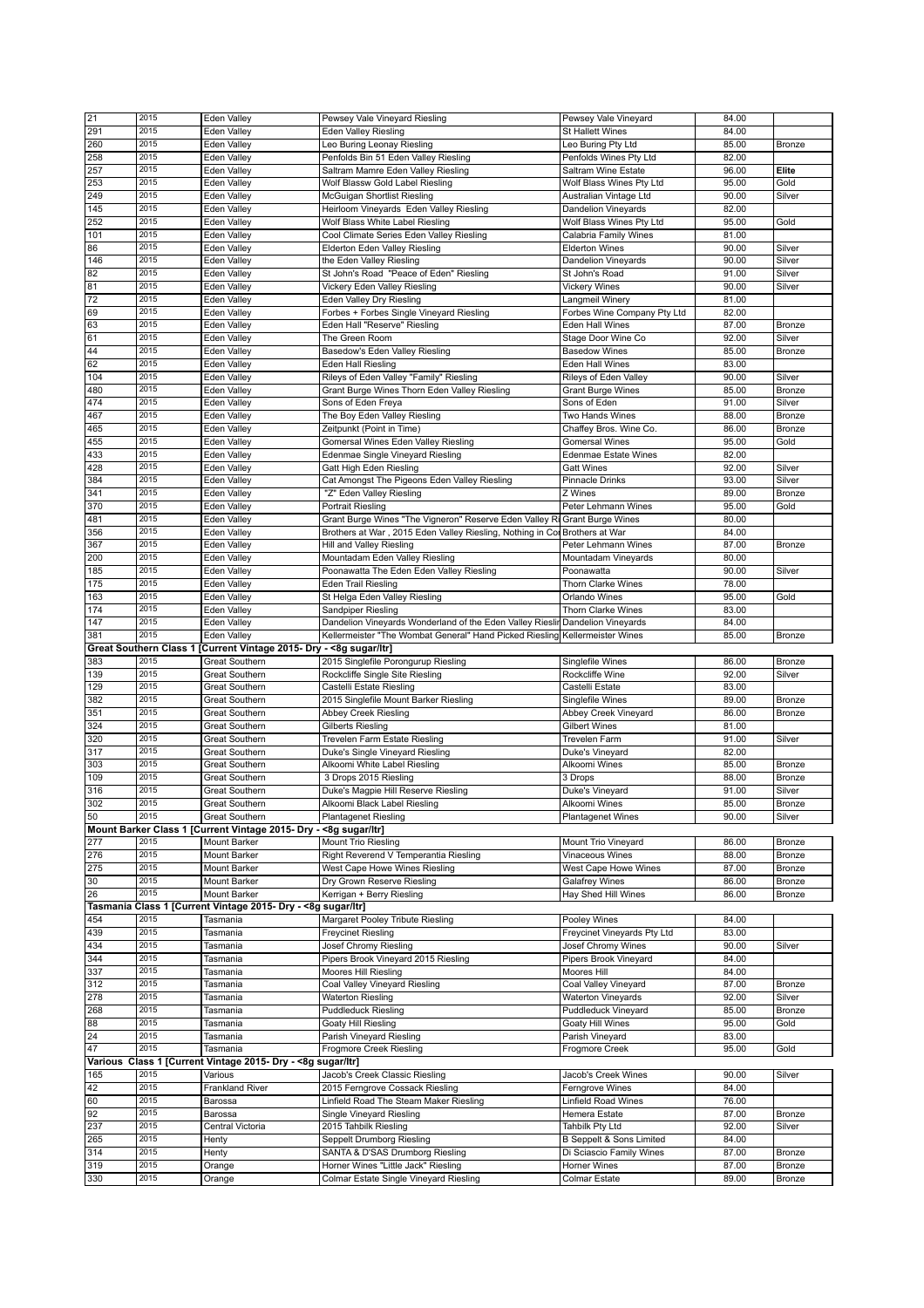| 336            | 2015         | Clare Valley                                                           | Dorrien Estate Bin 4 Riesling                                                 | <b>Cellarmasters Wines</b>                    | 83.00          |               |
|----------------|--------------|------------------------------------------------------------------------|-------------------------------------------------------------------------------|-----------------------------------------------|----------------|---------------|
|                | 2015         |                                                                        |                                                                               |                                               |                |               |
| 19             |              | Mount Gambier                                                          | Koonara, A Song for Alice                                                     | Koonara Wines                                 | 83.00          |               |
| 3              | 2015         | Mudgee                                                                 | Robert Stein Reserve Riesling                                                 | Robert Stein Winery                           | 80.00          |               |
| 472            | 2015         | Various                                                                | Flyfaire Riesling                                                             | <b>Flyfaire Wines</b>                         | 79.00          |               |
| 222            | 2015         | Various                                                                | Halfmoon Riesling                                                             | Halfmoon Wines                                | 84.00          |               |
| 360            | 2015         | Geographe                                                              | Talisman Riesling                                                             | Talisman Wines                                | 88.00          | Bronze        |
| 361            | 2015         | Southern Highlands                                                     |                                                                               | <b>Tertini Wines</b>                          | 82.00          |               |
|                |              |                                                                        | Tertini Riesling                                                              |                                               |                |               |
| 380            | 2015         | Rutherglen                                                             | All Saints Estate Riesling                                                    | All Saints Estate                             | 81.00          |               |
| 362            | 2015         | Southern Highlands                                                     | Tertini PCC Riesling                                                          | <b>Tertini Wines</b>                          | 90.00          | Silver        |
| 441            | 2015         | Orange                                                                 | Cooks Lot Allotment 333 Riesling                                              | Cooks Lot Wines                               | 95.00          | Gold          |
| 444            | 2015         | Pemberton                                                              | 2015 Bellarmine Dry Riesling                                                  | <b>Bellarmine Wines</b>                       | 88.00          | Bronze        |
| 447            | 2015         | Mount Gambier                                                          | Di Giorgio Family Wines Kongorong Riesling                                    | Di Giorgio Family Wines                       | 82.00          |               |
| $\overline{2}$ | 2015         | Mudgee                                                                 | Robert Stein Riesling                                                         | Robert Stein Winery                           | 81.00          |               |
|                |              |                                                                        |                                                                               |                                               |                |               |
|                |              | Various Class 2 [Current Vintage 2015- Semi Dry - 8-20grm sugar/ltr]   |                                                                               |                                               |                |               |
| 429            | 2015         | Clare Valley                                                           | Bird in Hand Honeysuckle Riesling                                             | Bird in Hand                                  | 86.00          | Bronze        |
| 155            | 2015         | Orange                                                                 | Cargo Road Wines Riesling                                                     | Cargo Road Wines                              | 84.00          |               |
| 153            | 2015         | Clare Valley                                                           | Rieslingfreak No.5 Clare Valley Off Dry Riesling                              | Rieslingfreak - John Hughes Wir               | 86.00          | Bronze        |
| 4              | 2015         | Mudgee                                                                 | Robert Stein Half Dry Riesling                                                | Robert Stein Winery                           | 84.00          |               |
| 318            | 2015         | <b>Great Southern</b>                                                  | Duke's Autumn Riesling                                                        | Duke's Vineyard                               | 83.00          |               |
| 313            | 2015         | Tasmania                                                               | Coal Valley Vineyard Riesling                                                 | Coal Valley Vineyard                          | 88.00          | Bronze        |
|                | 2015         |                                                                        |                                                                               | Alkoomi Wines                                 | 84.00          |               |
| 304            |              | Great Southern                                                         | Alkoomi Hail Riesling                                                         |                                               |                |               |
| 262            | 2015         | Eden Valley                                                            | Leo Buring Medium Sweet Riesling                                              | Leo Buring Pty Ltd                            | 89.00          | Bronze        |
| 251            | 2015         | Mudgee                                                                 | Weemala Riesling                                                              | Logan Wines Pty Ltd                           | 83.00          |               |
| 115            | 2015         | McLaren Vale                                                           | d'Arenberg The Dry Dam Riesling                                               | d'Arenberg                                    | 88.00          | Bronze        |
| 58             | 2015         | Geelong                                                                | Leura Park Estate Riesling                                                    | Leura Park Estate                             | 86.00          | Bronze        |
| 55             | 2015         | Grampians                                                              | Best's Great Western Riesling                                                 | Best's Wines Pty Ltd                          | 86.00          | Bronze        |
| 51             | 2015         | Great Southern                                                         | Plantagenet Juxtapose Wild Riesling                                           | <b>Plantagenet Wines</b>                      | 87.00          | Bronze        |
|                |              |                                                                        |                                                                               |                                               |                |               |
| 43             | 2015         | <b>Frankland River</b>                                                 | Ferngrove Off Dry Riesling                                                    | Ferngrove Wines                               | 95.00          | Gold          |
| 476            | 2015         | Canberra District                                                      | Wallaroo Wines 2015 Riesling                                                  | <b>Wallaroo Wines</b>                         | 83.00          |               |
|                |              |                                                                        | Various Class 3 [Current Vintage 2015- Sweet includes Botrytis and Eiswein]   |                                               |                |               |
| 485            | 2015         | Orange                                                                 | Gilbert by Simon Gilbert Riesling                                             | Gilbert by Simon Gilbert                      | 82.00          |               |
| 365            | 2015         | Southern Highlands                                                     | Tertini Semi-Dry Riesling                                                     | Tertini Wines                                 | 88.00          | Bronze        |
| 11             | 2015         | Adelaide Hills                                                         | Mr. Riggs Ein Riese Riesling                                                  | Mr. Riggs Wine Company                        | 86.00          | Bronze        |
|                | 2015         |                                                                        |                                                                               |                                               |                |               |
| 9              |              | Barossa                                                                | Bethany 2015 Select Late Harvest Riesling                                     | <b>Bethany Wines</b>                          | 90.00          | Silver        |
| $\overline{1}$ | 2015         | Tasmania                                                               | Josef Chromy SGR Riesling                                                     | Josef Chromy Wines                            | 80.00          |               |
| 282            | 2015         | Southern Highlands                                                     | Cherry Tree Hill 2015 Botrytis Riesling, "Olivia"                             | Cherry Tree Hill Wines                        | 89.00          | Bronze        |
| 107            | 2015         | Tasmania                                                               | Chartley Estate Late Harvest Riesling                                         | <b>Chartley Estate</b>                        | 86.00          | Bronze        |
| 25             | 2015         | Mount Barker                                                           | Hay Shed Hill G40 Riesling                                                    | Hay Shed Hill Wines                           | 95.00          | Gold          |
| 23             | 2015         | Eden Valley                                                            | Pewsey Vale Vineyard Prima Riesling                                           | Pewsey Vale Vineyard                          | 85.00          | Bronze        |
|                |              |                                                                        |                                                                               |                                               |                |               |
| 20             | 2015         | Eden Valley                                                            | Heggies Vineyard Botrytis Riesling                                            | Heggies Vineyard                              | 87.00          | Bronze        |
|                |              | Clare Valley Class 4 [Open Vintage 2013/14 - Dry - < 8grm sugar/ltr]   |                                                                               |                                               |                |               |
|                |              |                                                                        |                                                                               |                                               |                |               |
| 339            | 2014         | Clare Valley                                                           | Celtic Farm Riesling                                                          | <b>Gaelic Cemetery Wines</b>                  | 92.00          | Silver        |
| 57             | 2014         | Clare Valley                                                           | <b>Picarus Riesling</b>                                                       | <b>Winetrust Estates</b>                      | 95.00          | Gold          |
|                | 2013         |                                                                        |                                                                               |                                               |                |               |
| 84             |              | Clare Valley                                                           | Petaluma Project Company Watervale Riesling                                   | Petaluma Wines                                | 84.00          |               |
| 94             | 2014         | Clare Valley                                                           | <b>Barking Mad Riesling</b>                                                   | Reillys Wines                                 | 95.00          | Gold          |
| 117            | 2013         | Clare Valley                                                           | Mintaro Riesling                                                              | Mintaro Wines                                 | 83.00          |               |
| 284            | 2014         | Clare Valley                                                           | Tim Adams Riesling                                                            | Tim Adams Wines Pty Ltd                       | 79.00          |               |
| 298            | 2014         | Clare Valley                                                           | Shut the Gate Polish Hill River Riesling                                      | Shut the Gate Wines                           | 83.00          |               |
| 338            | 2014         | Clare Valley                                                           | Gaelic Cemetery Wines Riesling                                                | <b>Gaelic Cemetery Wines</b>                  | 95.00          | Gold          |
| 299            | 2014         | Clare Valley                                                           | Shut the Gate Watervale Riesling                                              | Shut the Gate Wines                           | 92.00          | Silver        |
|                | 2014         |                                                                        |                                                                               |                                               |                |               |
| 359            |              | Clare Valley                                                           | Churinga Vineyard Watervale Riesling                                          | Wines by KT                                   | 84.00          |               |
| 340            | 2014         | <b>Clare Valley</b>                                                    | Kilikanoon Mort's Block Riesling                                              | Kilikanoon Wines                              | 86.00          | Bronze        |
| 157            | 2013         | Clare Valley                                                           | 2013 Catlin Wines Riesling                                                    | <b>Catlin Wines</b>                           | 86.00          | Bronze        |
| 196            | 2014         | Clare Valley                                                           | Rhythm Stick Wines Red Robin Riesling                                         | <b>Rhythm Stick Wines</b>                     | 86.00          | <b>Bronze</b> |
| 219            | 2014         | Clare Valley                                                           | Jaeschkes Hill River Clare Estate Riesling                                    | Hill River Clare Estate                       | 85.00          | Bronze        |
| 158            | 2014         | Clare Valley                                                           | Catlin Wines Riesling                                                         | <b>Catlin Wines</b>                           | 88.00          | Bronze        |
| 197            | 2013         | Clare Valley                                                           | Rhythm Stick Wines Red Robin Reserve Riesling                                 | <b>Rhythm Stick Wines</b>                     | 83.00          |               |
| 220            | 2013         | Clare Valley                                                           | Jaeschkes Hill River Clare Estate Riesling                                    | Hill River Clare Estate                       | 91.00          | Silver        |
|                | 2014         |                                                                        |                                                                               |                                               |                |               |
| 328            |              | Clare Valley                                                           | The Florita Riesling                                                          | Jim Barry Wines                               | 86.00          | Bronze        |
| 10             | 2014         | Clare Valley                                                           | Mr. Riggs Watervale Riesling                                                  | Mr. Riggs Wine Company                        | 86.00          | Bronze        |
|                |              | Eden Valley Class 4 [Open Vintage 2013/14 - Dry - < 8grm sugar/ltr]    |                                                                               |                                               |                |               |
| 8              | 2014         | Eden Valley                                                            | Bethany 2014 Eden Valley Reserve Riesling                                     | <b>Bethany Wines</b>                          | 86.00          | Bronze        |
| 102            | 2013         | Eden Valley                                                            | Eden Valley General Store Reserve Riesling                                    | Hartz Barn Wines                              | 86.00          | Bronze        |
| 247            | 2013         | Eden Valley                                                            | McGuigan Shortlist Riesling                                                   | Australian Vintage Ltd                        | 83.00          |               |
| 254            | 2013         | Eden Valley                                                            | Wolf Blass White Label Riesling                                               | Wolf Blass Wines Pty Ltd                      | 92.00          | Silver        |
|                |              |                                                                        |                                                                               |                                               |                |               |
| 259            | 2014         | Eden Valley                                                            | Penfolds Bin 51 Eden Valley Riesling                                          | Penfolds Wines Pty Ltd                        | 88.00          | Bronze        |
| 248            | 2014         | Eden Valley                                                            | McGuigan Shortlist Riesling                                                   | Australian Vintage Ltd                        | 85.00          | Bronze        |
| 70             | 2014         | Eden Valley                                                            | Forbes + Forbes Single Vineyard Riesling                                      | Forbes Wine Company Pty Ltd                   | 82.00          |               |
| 7              | 2014         | Eden Valley                                                            | Bethany 2014 Eden Valley Riesling                                             | <b>Bethany Wines</b>                          | 82.00          |               |
| 482            | 2014         | Eden Valley                                                            | Grant Burge Wines "The Vigneron" Reserve Eden Valley Ri                       | <b>Grant Burge Wines</b>                      | 85.00          | Bronze        |
| 15             | 2014         | Eden Valley                                                            | Artiste Riesling                                                              | The Collective Wine Company                   | 83.00          |               |
| 148            | 2014         | Eden Valley                                                            | Dandelion Vineyards Wonderland of the Eden Valley Rieslin Dandelion Vineyards |                                               | 81.00          |               |
|                |              |                                                                        |                                                                               |                                               |                |               |
| 167            | 2014         | Eden Valley                                                            | Jacob's Creek Steingarten Riesling                                            | Jacob's Creek Wines                           | 85.00          | Bronze        |
| 371            | 2014         | Eden Valley                                                            | Wigan Riesling                                                                | Peter Lehmann Wines                           | 87.00          | Bronze        |
| 427            | 2014         | Eden Valley                                                            | Gatt High Eden Riesling                                                       | <b>Gatt Wines</b>                             | 86.00          | Bronze        |
| 168            | 2013         | Eden Valley                                                            | Jacob's Creek Steingarten Riesling                                            | Jacob's Creek Wines                           | 91.00          | Silver        |
| 263            | 2014         | Eden Valley                                                            | Leo Buring Eden Valley Riesling                                               | Leo Buring Pty Ltd                            | 86.00          | Bronze        |
|                |              | Great Southern Class 4 [Open Vintage 2013/14 - Dry - < 8grm sugar/ltr] |                                                                               |                                               |                |               |
| 199            | 2014         | <b>Great Southern</b>                                                  |                                                                               | Robert Oatley Vineyards                       | 81.00          |               |
|                |              |                                                                        | Robert Oatley Signature Series Great Southern Riesling                        |                                               |                |               |
| 321            | 2014         | <b>Great Southern</b>                                                  | Trevelen Farm Estate Riesling                                                 | <b>Trevelen Farm</b>                          | 93.00          | Silver        |
| 301<br>52      | 2014<br>2014 | Great Southern<br><b>Great Southern</b>                                | Howard Park Mount Barker Riesling<br><b>Plantagenet Riesling</b>              | Howard Park Wines<br><b>Plantagenet Wines</b> | 83.00<br>88.00 | Bronze        |

**Southern Highlands Class 4 [Open Vintage 2013/14 - Dry - <8grm sugar/ltr]**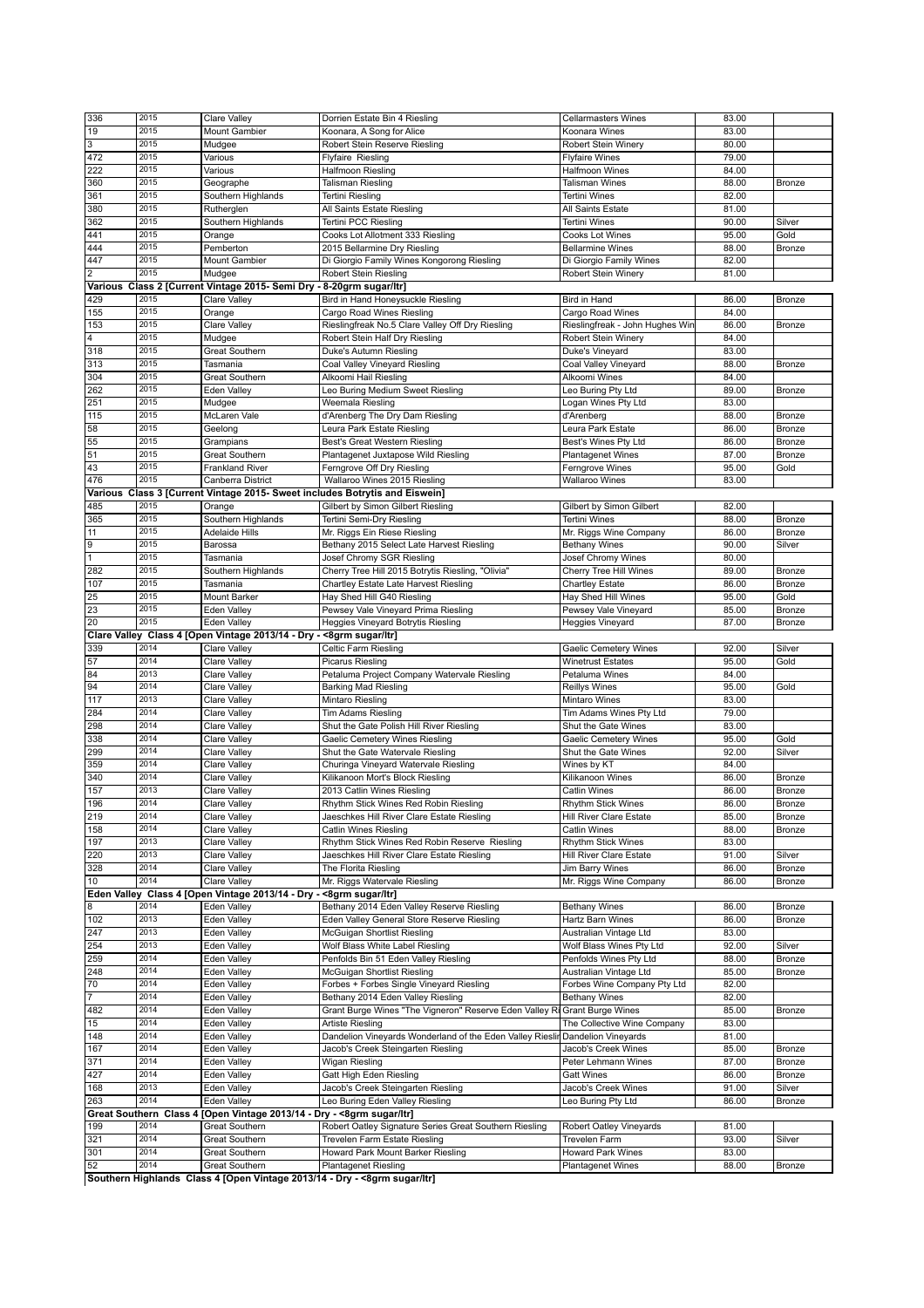| 364             | 2014         | Southern Highlands                                                    | Tertini PCC Riesling                                                                | Tertini Wines                              | 81.00          |               |
|-----------------|--------------|-----------------------------------------------------------------------|-------------------------------------------------------------------------------------|--------------------------------------------|----------------|---------------|
| 281             | 2014         | Southern Highlands                                                    | Cherry Tree Hill 2014 Riesling                                                      | Cherry Tree Hill Wines                     | 85.00          |               |
|                 |              |                                                                       |                                                                                     |                                            |                | Bronze        |
| 132             | 2014         | Southern Highlands                                                    | 2014 Artemis Riesling                                                               | <b>Artemis Wines</b>                       | 86.00          | Bronze        |
| 363             | 2014         | Southern Highlands                                                    | <b>Tertini Riesling</b>                                                             | <b>Tertini Wines</b>                       | 87.00          | Bronze        |
|                 |              | Tasmania Class 4 [Open Vintage 2013/14 - Dry - <8grm sugar/ltr]       |                                                                                     |                                            |                |               |
| 452             | 2013         | Tasmania                                                              | Three Wishes Vineyard Riesling                                                      | Three Wishes Vineyard                      | 78.00          |               |
| 450             | 2013         | Tasmania                                                              | 2013 Sharmans Riesling                                                              | <b>Sharmans Wines</b>                      | 84.00          |               |
| 445             | 2014         | Tasmania                                                              | Kate Hill Wines Old Vines Riesling                                                  | Kate Hill Wines                            | 79.00          |               |
| 379             | 2013         | Tasmania                                                              | <b>Brook Eden Riesling</b>                                                          | Brook Eden Vineyard                        | 92.00          | Silver        |
| 201             | 2014         | Tasmania                                                              |                                                                                     | Kinvarra Estate                            | 81.00          |               |
|                 |              |                                                                       | Kinvarra Estate Riesling                                                            |                                            |                |               |
| 343             | 2014         | Tasmania                                                              | Pipers Brook Vineyard 2014 Riesling                                                 | Pipers Brook Vineyard                      | 85.00          | <b>Bronze</b> |
| 264             | 2014         | Tasmania                                                              | Leo Buring Leopold Riesling                                                         | Leo Buring Pty Ltd                         | 83.00          |               |
| 106             | 2014         | Tasmania                                                              | <b>Chartley Estate Riesling</b>                                                     | <b>Chartley Estate</b>                     | 97.00          | <b>Trophy</b> |
| 89              | 2014         | Tasmania                                                              | Society Directors' Selection Riesling                                               | The Wine Society                           | 90.00          | Silver        |
| 56              | 2014         | Tasmania                                                              | Richard Meyman Wines Waseca Riesling                                                | Richard Meyman Wines                       | 83.00          |               |
|                 |              | Various Class 4 [Open Vintage 2013/14 - Dry - < 8grm sugar/ltr]       |                                                                                     |                                            |                |               |
|                 |              |                                                                       |                                                                                     |                                            |                |               |
| 128             | 2014         | Geelong                                                               | Jack Rabbit Vineyard Riesling                                                       | Jack Rabbit Vineyard                       | 90.00          | Silver        |
| 233             | 2014         | Orange                                                                | Tamburlaine Reserve Riesling                                                        | Tamburlaine Wines                          | 81.00          |               |
| 238             | 2013         | Central Victoria                                                      | 2013 Tahbilk Riesling                                                               | Tahbilk Pty Ltd                            | 92.00          | Silver        |
| 271             | 2014         | Various                                                               | Rawsons Retreat Riesling                                                            | Rawsons Retreat                            | 84.00          |               |
| 288             | 2014         | Geelong                                                               | Single Vineyard Riesling                                                            | Dinny Goonan Wines                         | 82.00          |               |
| 308             | 2014         | King Valley                                                           | Dalzotto Riesling                                                                   | <b>Dalzotto Wines</b>                      | 83.00          |               |
|                 | 2014         |                                                                       |                                                                                     |                                            |                |               |
| 311             |              | Canberra District                                                     | Capital Wines, Whip                                                                 | Capital Wines                              | 92.00          | Silver        |
| 315             | 2014         | Henty                                                                 | D'Sas Drumborg Riesling                                                             | Di Sciascio Family Wines                   | 82.00          |               |
| 352             | 2013         | Macedon Ranges                                                        | <b>Granite Hills Riesling</b>                                                       | <b>Granite Hills</b>                       | 87.00          | Bronze        |
| 90              | 2014         | Wrattonbully                                                          | <b>Patrick Estate Riesling</b>                                                      | Patrick of Coonawarra                      | 89.00          | Bronze        |
| 354             | 2013         | Macedon Ranges                                                        | <b>TOR Riesling</b>                                                                 | <b>Granite Hills</b>                       | 85.00          | Bronze        |
| 468             | 2014         | Upper Goulburn                                                        | Ros Ritchie Wines Riesling                                                          | Ros Ritchie Wines                          | 87.00          | Bronze        |
|                 | 2014         |                                                                       |                                                                                     |                                            |                |               |
| 133             |              | Strathbogie Ranges                                                    | 2014 Stone Dwellers Riesling                                                        | Fowles Wine                                | 85.00          | Bronze        |
| $\overline{5}$  | 2013         | Central Victoria                                                      | Tar & Roses Lewis Riesling                                                          | Tar & Roses                                | 81.00          |               |
| 12              | 2014         | <b>Granite Belt</b>                                                   | Ridgemill Estate Riesling                                                           | Ridgemill Estate                           | 81.00          |               |
| 172             | 2013         | King Valley                                                           | John Gehrig 2013 RG Riesling                                                        | John Gehrig Wines                          | 79.00          |               |
| 448             | 2014         | <b>Mount Gambier</b>                                                  | Di Giorgio Family Wines Kongorong Riesling                                          | Di Giorgio Family Wines                    | 86.00          | Bronze        |
| 198             | 2014         | Porongurup                                                            | Robert Oatley Finisterre Porongurup Riesling                                        | Robert Oatley Vineyards                    | 85.00          | Bronze        |
|                 | 2013         |                                                                       |                                                                                     |                                            | 86.00          | <b>Bronze</b> |
| 375             |              | Orange                                                                | Mount Canobolas Vineyard Riesling                                                   | <b>Highland Heritage Estate</b>            |                |               |
| 449             | 2013         | Mount Gambier                                                         | Di Giorgio Family Wines Kongorong Riesling                                          | Di Giorgio Family Wines                    | 86.00          | Bronze        |
| 353             | 2014         | Macedon Ranges                                                        | <b>Granite Hills Riesling</b>                                                       | <b>Granite Hills</b>                       | 82.00          |               |
| 6               | 2014         | Central Victoria                                                      | Tar & Roses Lewis Riesling                                                          | Tar & Roses                                | 82.00          |               |
|                 |              | Various Class 5 [Open Vintage 2013/14 - Semi Dry - 8-20grm sugar/ltr] |                                                                                     |                                            |                |               |
| 446             | 2014         | Tasmania                                                              | Kate Hill Wines Riesling                                                            | Kate Hill Wines                            | 82.00          |               |
| 221             | 2014         | Tasmania                                                              |                                                                                     | Bream Creek Vineyard                       | 83.00          |               |
| 156             | 2014         |                                                                       | <b>Bream Creek Riesling</b>                                                         |                                            |                |               |
|                 |              |                                                                       |                                                                                     |                                            |                |               |
|                 |              | Orange                                                                | Cargo Road Wines Riesling                                                           | Cargo Road Wines                           | 88.00          | Bronze        |
| 16              | 2014         | <b>Eden Valley</b>                                                    | Artiste South Face Riesling                                                         | The Collective Wine Company                | 84.00          |               |
|                 |              |                                                                       | Various Class 6 [Open Vintage 2013/14 - Sweet includes Botrytis and Eiswein]        |                                            |                |               |
| 376             | 2013         |                                                                       | Nikki D Riesling                                                                    | <b>Highland Heritage Estate</b>            | 86.00          | Bronze        |
|                 | 2014         | Orange                                                                |                                                                                     |                                            |                |               |
| 154             |              | Clare Valley                                                          | Rieslingfreak No.8 Polish Hill Schatzhammer Riesling                                | Rieslingfreak - John Hughes Win            | 86.00          | <b>Bronze</b> |
| 14              | 2013         | <b>Adelaide Hills</b>                                                 | Epitome Late Harvest Riesling                                                       | Longview Vineyard                          | 95.00          | Gold          |
| 322             | 2014         | <b>Great Southern</b>                                                 | Trevelen Farm Katies Kiss Riesling                                                  | <b>Trevelen Farm</b>                       | 88.00          | Bronze        |
| 236             | 2013         | Orange                                                                | Tamburlaine Wine Lovers Riesling                                                    | Tamburlaine Wines                          | 83.00          |               |
| 48              | 2014         | Tasmania                                                              | Frogmore Creek FGR Riesling                                                         | Frogmore Creek                             | 87.00          | Bronze        |
| 488             | 2013         | Mudgee                                                                | Lowe Late Harvest Riesling                                                          | Lowe Wines Pty Ltd                         | 87.00          | Bronze        |
|                 |              |                                                                       |                                                                                     |                                            |                |               |
|                 |              |                                                                       | Clare Valley Class 7 [Museum Class Vintage 2012 and Prior - Dry - < 8grm sugar/ltr] |                                            |                |               |
| 295             | 2010         | Clare Valley                                                          | Pikes Traditionale Riesling                                                         | Pikes Vintners Pty Ltd                     | 89.00          | Bronze        |
| 33              | 2008         | Clare Valley                                                          | Polish Hill River Riesling                                                          | O'Leary Walker Wines                       | 96.00          | Elite         |
| $\overline{83}$ | 2006         | Clare Valley                                                          | Petaluma Hanlin Hill Clare Valley Riesling                                          | Petaluma Wines                             | 81.00          |               |
| 95              | 2010         | Clare Valley                                                          | Reillys Watervale Riesling                                                          | Reillys Wines                              | 88.00          | Bronze        |
| 36              | 2008         | Clare Valley                                                          | <b>Watervale Riesling</b>                                                           | O'Leary Walker Wines                       | 96.00          | Elite         |
| 231             | 2008         | Clare Valley                                                          | Polish Hill River Riesling                                                          | The Wilson Vineyard                        | 87.00          | Bronze        |
| 285             | 2009         | Clare Valley                                                          | <b>Tim Adams Riesling</b>                                                           | Tim Adams Wines Pty Ltd                    | 85.00          | Bronze        |
|                 | 2010         |                                                                       |                                                                                     |                                            |                |               |
| 28              |              | Clare Valley                                                          | Sevenhill St Francis Xavier Riesling                                                | Sevenhill Cellars                          | 88.00          | Bronze        |
| 180             | 2010         | Clare Valley                                                          | Pauletts Polish Hill River Aged Release Riesling                                    | <b>Paulett Wines</b>                       | 91.00          | Silver        |
| 290             | 2012         | Clare Valley                                                          | Little Brampton Flagpole Riesling                                                   | Little Brampton Wines                      | 87.00          | Bronze        |
| 300             | 2012         | Clare Valley                                                          | Shut the Gate Polish Hill River Riesling                                            | Shut the Gate Wines                        | 91.00          | Silver        |
| 325             | 2012         | Clare Valley                                                          | Penna Lane Skilly Valley Riesling                                                   | Penna Lane Wines                           | 86.00          | <b>Bronze</b> |
| 329             | 2008         | Clare Valley                                                          | The Florita Riesling                                                                | Jim Barry Wines                            | 92.00          | Silver        |
| 346             | 2012         | <b>Clare Valley</b>                                                   | Place in Time Sevenhill Riesling                                                    | Naked Run Wines                            | 90.00          | Silver        |
|                 | 2006         |                                                                       |                                                                                     | Koonowla Wines                             |                |               |
| 350             |              | Clare Valley                                                          | Koonowla Riesling                                                                   |                                            | 89.00          | Bronze        |
| 286             | 2007         | Clare Valley                                                          | <b>Tim Adams Riesling</b>                                                           | Tim Adams Wines Pty Ltd                    | 87.00          | Bronze        |
| 347             | 2011         | Clare Valley                                                          | Place in Time Sevenhill Riesling                                                    | Naked Run Wines                            | 85.00          | Bronze        |
|                 |              |                                                                       | Eden Valley Class 7 [Museum Class Vintage 2012 and Prior - Dry - < 8grm sugar/ltr]  |                                            |                |               |
| 240             | 2005         | Eden Valley                                                           | McGuigan Shortlist Riesling                                                         | Australian Vintage Ltd                     | 95.00          | Gold          |
| 255             | 2009         | Eden Valley                                                           | Wolf Blass White Label Eden Valley Riesling                                         | Wolf Blass Wines Pty Ltd                   | 91.00          | Silver        |
|                 | 2009         |                                                                       |                                                                                     |                                            |                |               |
| 71              |              | Eden Valley                                                           | Forbes + Forbes Cellar Mature Riesling                                              | Forbes Wine Company Pty Ltd                | 85.00          | Bronze        |
| 241             | 2007         | Eden Valley                                                           | McGuigan Shortlist Riesling                                                         | Australian Vintage Ltd                     | 86.00          | Bronze        |
| 103             | 2004         | Eden Valley                                                           | Eden Valley General Store Reserve Riesling                                          | Hartz Barn Wines                           | 95.00          | Gold          |
| 105             | 2010         | Eden Valley                                                           | Rileys of Eden Valley "Family" Riesling                                             | Rileys of Eden Valley                      | 85.00          | <b>Bronze</b> |
| 242             | 2008         | Eden Valley                                                           | McGuigan Shortlist Riesling                                                         | Australian Vintage Ltd                     | 86.00          | <b>Bronze</b> |
| 22              | 2010         | Eden Valley                                                           | Pewsey Vale Vineyard The Contours Riesling                                          | Pewsey Vale Vineyard                       | 95.00          | Gold          |
|                 | 2010         |                                                                       |                                                                                     |                                            |                |               |
| 486             |              | Eden Valley                                                           | Gilbert by Simon Gilbert Riesling                                                   | Gilbert by Simon Gilbert                   | 86.00          | <b>Bronze</b> |
| 243             | 2009         | Eden Valley                                                           | McGuigan Shortlist Riesling                                                         | Australian Vintage Ltd                     | 82.00          |               |
| 256             | 2008         | Eden Valley                                                           | Wolf Blass White Label Eden Valley Riesling                                         | Wolf Blass Wines Pty Ltd                   | 90.00          | Silver        |
| 292<br>244      | 2009<br>2010 | Eden Valley<br>Eden Valley                                            | Eden Valley Riesling<br>McGuigan Shortlist Riesling                                 | St Hallett Wines<br>Australian Vintage Ltd | 95.00<br>83.00 | Gold          |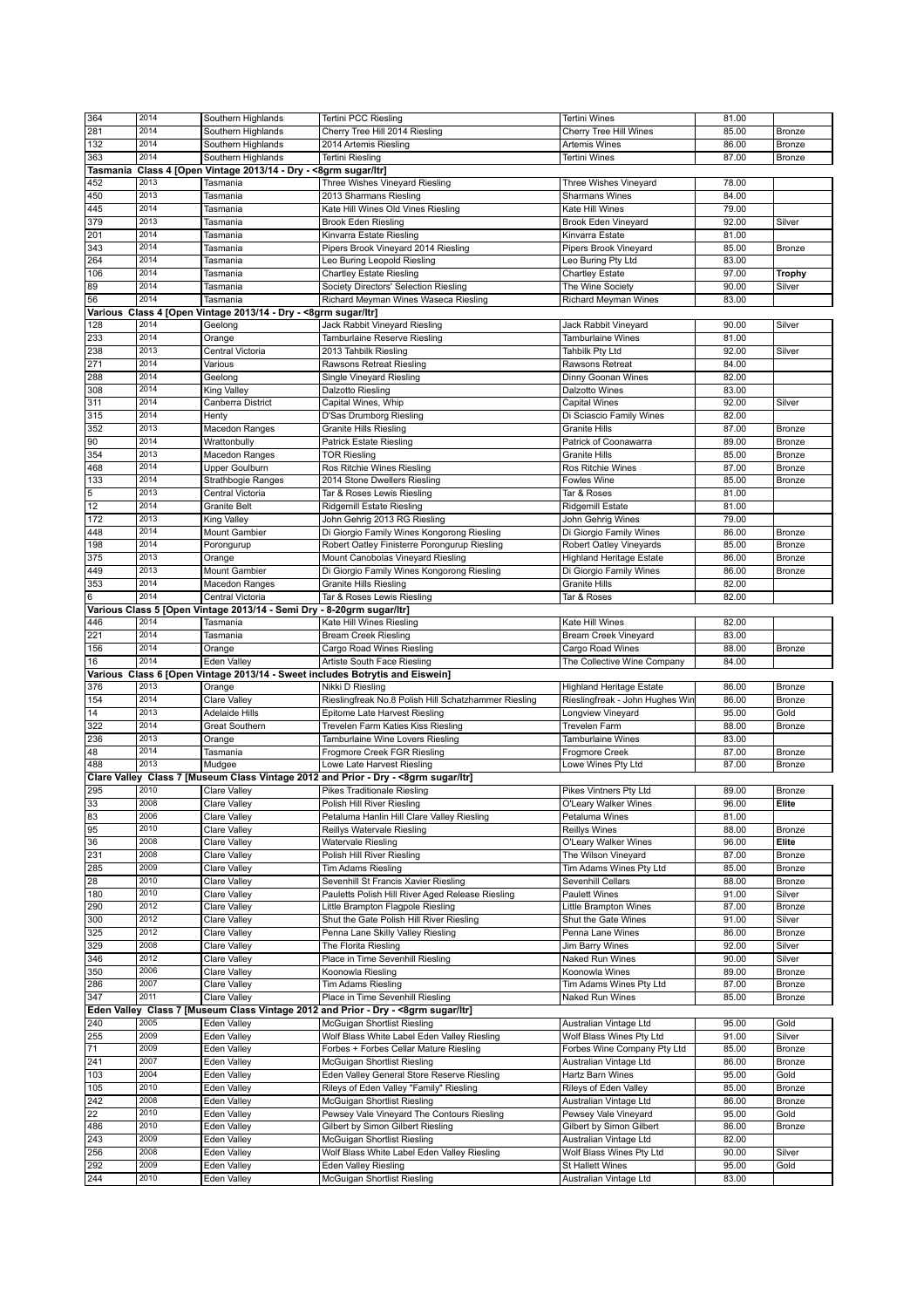| 2010<br>Eden Valley<br>Wigan Riesling<br>Peter Lehmann Wines<br>79.00<br>2012<br>246<br>Eden Valley<br>McGuigan Shortlist Riesling<br>83.00<br>Australian Vintage Ltd<br>483<br>2010<br>Eden Valley<br>Grant Burge Wines "The Vigneron" Reserve Eden Valley Ri Grant Burge Wines<br>87.00<br>Bronze<br>2012<br>372<br>Eden Valley<br>84.00<br>Wigan Riesling<br>Peter Lehmann Wines<br>245<br>2011<br>Eden Valley<br>87.00<br>McGuigan Shortlist Riesling<br>Australian Vintage Ltd<br>Bronze<br>373<br>2011<br>Eden Valley<br><b>Wigan Riesling</b><br>82.00<br>Peter Lehmann Wines<br>2010<br>426<br>Eden Valley<br>Gatt High Eden Riesling<br>86.00<br><b>Gatt Wines</b><br>Bronze<br>Various Class 7 [Museum Class Vintage 2012 and Prior - Dry - < 8grm sugar/ltr]<br>307<br>2008<br>Dalzotto Wines<br><b>King Valley</b><br>Dalzotto Riesling<br>82.00<br>2010<br>68<br>Canberra District<br>Eden Road "Museum Release" Canberra Riesling<br>Eden Road Wines<br>95.00<br>Gold<br>110<br>2012<br>90.00<br><b>Great Southern</b><br>3 Drops 2012 Riesling<br>3 Drops<br>Silver<br>234<br>2012<br><b>Tamburlaine Wines</b><br>84.00<br>Orange<br>Tamburlaine Reserve Riesling<br>2012<br>Tahbilk Pty Ltd<br>91.00<br>Central Victoria<br>2012 Tahbilk Riesling<br>Silver<br>2012<br><b>Waterton Vineyards</b><br>85.00<br><b>Bronze</b><br>Tasmania<br><b>Waterton Riesling</b><br>2004<br><b>Tamburlaine Wines</b><br>90.00<br>Silver<br>Orange<br>Tamburlaine Reserve Riesling<br>2010<br>86.00<br>Wrattonbully<br>Patrick of Coonawarra Aged Riesling<br>Patrick of Coonawarra<br>Bronze<br>2005<br>87.00<br><b>King Valley</b><br>Dalzotto Riesling<br>Dalzotto Wines<br>Bronze<br>2011<br>83.00<br>Upper Goulburn<br>Ros Ritchie Wines Riesling<br>Ros Ritchie Wines<br>323<br>2005<br>Great Southern<br><b>Trevelen Farm Riesling</b><br>95.00<br>Gold<br><b>Trevelen Farm</b><br>2008<br>355<br><b>Macedon Ranges</b><br><b>Granite Hills Riesling</b><br><b>Granite Hills</b><br>85.00<br>Bronze<br>2008<br>134<br>95.00<br>Strathbogie Ranges<br>2008 Upton Run Riesling<br>Fowles Wine<br>Gold<br>2008<br>136<br>Artemis 2008 Riesling<br>Artemis Wines<br>87.00<br>Bronze<br>Southern Highlands<br>2008<br>177<br>87.00<br>"The Kid" Riesling<br>Raidis Estate<br>Coonawarra<br>Bronze<br>2012<br>451<br>Three Wishes Vineyard Riesling<br>Three Wishes Vineyard<br>84.00<br>Tasmania<br>2012<br>487<br>82.00<br>Mudgee<br>Lowe Riesling<br>Lowe Wines Pty Ltd<br>2003<br><b>Freycinet Riesling</b><br>Freycinet Vineyards Pty Ltd<br>95.00<br>Tasmania<br>Gold<br>Various Class 8 [Museum Class Vintage 2012 and Prior - Semi Dry - 8-20grm sugar/ltr]<br>2010<br>McLaren Vale<br>d'Arenberg The Dry Dam Riesling<br>85.00<br>d'Arenberg<br>Bronze<br>2008<br>McLaren Vale<br>87.00<br>d'Arenberg The Dry Dam Riesling<br>d'Arenberg<br>Bronze<br>Various Class 9 [Museum Class Vintage 2012 and Prior - Sweet includes Botrytis and Eiswein]<br>2008<br>Tasmania<br>Three Wishes Vineyard Botrytis Riesling<br>Three Wishes Vineyard<br>91.00<br>Silver<br>2010<br>280<br>Waterton Botrytis Riesling<br><b>Waterton Vineyards</b><br>97.00<br><b>Trophy</b><br>Tasmania<br>2010<br>108<br>Chartley Estate Botrytis Riesling<br>87.00<br>Tasmania<br><b>Chartley Estate</b><br>Bronze<br>2012<br>85<br>86.00<br>Clare Valley<br>Petaluma Clare Valley Cane Cut Riesling<br>Petaluma Wines<br>Bronze<br>2010<br>65<br>Coonawarra<br>Patrick of Coonawarra<br>84.00<br>Patrick of Coonawarra "Jessie" Botrytis Riesling<br>Various Class 19 [Specialty Riesling]<br>484<br>2015<br>Grant Burge Wines "Wild Amphora" Eden Valley Riesling<br>Eden Valley<br><b>Grant Burge Wines</b><br>81.00<br><b>NV</b><br>471<br>95.00<br>Clare Valley<br>Mocandunda Vineyard Kathryn Sparkling Brut<br>Mocandunda Wines P/L<br>Gold<br><b>Czech Republic</b><br>Various Class 10 [Current Vintage 2014 - Dry - < 8g sugar/ltr]<br>2014<br>Znovin Riesling Sobes, late harvest<br>84.00<br>Morava<br>Znovin Znojmo, a.s<br>Various Class 13 [Open Vintage 2012/13 - Dry - < 8grm sugar/ltr]<br>2013<br>Morava<br>Znovin Riesling Sobes, late harvest<br>Znovin Znojmo, a.s.<br>82.00<br>Alsace Class 10 [Current Vintage 2014 - Dry - < 8g sugar/ltr]<br>2014<br>AOC Alsace Cuvee Jupiter Riesling<br>La Cave des Vignerons de Pfaffe<br>95.00<br>Gold<br>Alsace<br>2014<br>Riesling Grand Cru Kirchberg de Barr Alsace Willm<br>86.00<br>Bronze<br>Alsace<br>Wolfberger<br>2014<br>Alsace<br>AOC Alsace Dopff & Irion Cuvee Rene Dopff Riesling<br>Dopff & Irion<br>94.00<br>Silver<br>2014<br>La Cave des Vignerons de Pfaffe<br>AOC Alsace Pfaff Tradition Riesling<br>96.00<br>Elite<br>Alsace<br>2014<br>Riesling Reserve Alsace Willm<br>86.00<br>Alsace<br>Wolfberger<br>Bronze<br>2014<br>88.00<br>Alsace<br>Riesling AOC Alsace<br>Cave Vinicole Jean Geiler<br>Bronze<br>2014<br>Alsace<br>91.00<br>Riesling Wolfberger<br>Wolfberger<br>Silver<br>Alsace Class 13 [Open Vintage 2012/13 - Dry - <8grm sugar/ltr]<br>2012<br><b>Steingold Riesling</b><br>La Cave des Vignerons de Pfaffe<br>85.00<br>Alsace<br>Bronze<br>2013<br>Dopff au Moulin Riesling<br>86.00<br>Alsace<br>Pinnacle Drinks<br>Bronze<br>2013<br>Vins d'Alsace KUEHN S.A.<br>83.00<br>Alsace<br>Riesling Alsace Grand Cru Florimont<br>2013<br>Alsace<br>Riesling Grand Cru Eichberg<br>Wolfberger<br>85.00<br>Bronze<br>Alsace Class 14 [Open Vintage 2012/13- Semi Dry - 8-20grm sugar/ltr]<br>2012<br>AOC Alsace Grand Cru Vorbourg Riesling<br>Dopff & Irion<br>90.00<br>Alsace<br>Silver<br>2013<br>La Cave des Vignerons de Pfaffe<br>Alsace<br>Steingold Riesling<br>91.00<br>Silver<br>2012<br>AOC Alsace Grand Cru Schoenenbourg Riesling<br>Dopff & Irion<br>Alsace<br>88.00<br>Bronze<br>2012<br>AOC Alsace Domaines du Chateau de Riquewihr "Les Mura Dopff & Irion<br>Alsace<br>82.00<br>Various Class 16 [Museum Class Vintage 2011 and Prior - Dry - <8grm sugar/ltr]<br>2010<br>Dopff au Moulin Grand Cru Schoenenbourg Riesling<br><b>Pinnacle Drinks</b><br>87.00<br>Bronze<br>Alsace<br>Alsace Class 17 [Museum Class Vintage 2011 and Prior - Semi Dry - 8-20grm sugar/ltr]<br>2011<br>AOC Grand Cru Goldert Riesling<br>La Cave des Vignerons de Pfaffe<br>Alsace<br>86.00<br>Bronze<br>2009<br>85.00<br>Alsace<br>AOC Alsace Les Tommeries Riesling<br>Dopff & Irion<br>Bronze<br>2011<br>La Cave des Vignerons de Pfaffe<br>82.00<br>Alsace<br>AOC Grand Cru Steinert Riesling<br>2011<br>Alsace<br>AOC Alsace Grand Cru Vorbourg Riesling<br>Dopff & Irion<br>90.00<br>Silver<br>2011<br>AOC Alsace Grand Cru Schoenenbourg Riesling<br>Dopff & Irion<br>82.00<br>Alsace<br>2011<br>Alsace<br>AOC Alsace Domaines du Chateau de Riquewihr "Les Mura Dopff & Irion<br>89.00<br>Bronze<br>Various Class 18 [Museum Class Vintage 2011and Prior - Sweet includes Botrytis and Eiswein]<br>2009<br>Alsace<br>AOC Alsace Grand Cru Schoenenbourg Vendanges Tardive Dopff & Irion<br>80.00<br>2007<br>Alsace<br>La Cave des Vignerons de Pfaffe<br>78.00<br>AOC Alsace Vendanges Tardives Riesling<br>Various Class 10 [Current Vintage 2014 - Dry - <8g sugar/ltr]<br>407<br>2014<br>82.00<br>Palatinate (Pfalz)<br>Kieselberg - Riesling trocken<br>Weingut Bender Michael | 169           | 2012 | Eden Valley | Jacob's Creek Steingarten Riesling | Jacob's Creek Wines | 89.00 | Bronze |
|-------------------------------------------------------------------------------------------------------------------------------------------------------------------------------------------------------------------------------------------------------------------------------------------------------------------------------------------------------------------------------------------------------------------------------------------------------------------------------------------------------------------------------------------------------------------------------------------------------------------------------------------------------------------------------------------------------------------------------------------------------------------------------------------------------------------------------------------------------------------------------------------------------------------------------------------------------------------------------------------------------------------------------------------------------------------------------------------------------------------------------------------------------------------------------------------------------------------------------------------------------------------------------------------------------------------------------------------------------------------------------------------------------------------------------------------------------------------------------------------------------------------------------------------------------------------------------------------------------------------------------------------------------------------------------------------------------------------------------------------------------------------------------------------------------------------------------------------------------------------------------------------------------------------------------------------------------------------------------------------------------------------------------------------------------------------------------------------------------------------------------------------------------------------------------------------------------------------------------------------------------------------------------------------------------------------------------------------------------------------------------------------------------------------------------------------------------------------------------------------------------------------------------------------------------------------------------------------------------------------------------------------------------------------------------------------------------------------------------------------------------------------------------------------------------------------------------------------------------------------------------------------------------------------------------------------------------------------------------------------------------------------------------------------------------------------------------------------------------------------------------------------------------------------------------------------------------------------------------------------------------------------------------------------------------------------------------------------------------------------------------------------------------------------------------------------------------------------------------------------------------------------------------------------------------------------------------------------------------------------------------------------------------------------------------------------------------------------------------------------------------------------------------------------------------------------------------------------------------------------------------------------------------------------------------------------------------------------------------------------------------------------------------------------------------------------------------------------------------------------------------------------------------------------------------------------------------------------------------------------------------------------------------------------------------------------------------------------------------------------------------------------------------------------------------------------------------------------------------------------------------------------------------------------------------------------------------------------------------------------------------------------------------------------------------------------------------------------------------------------------------------------------------------------------------------------------------------------------------------------------------------------------------------------------------------------------------------------------------------------------------------------------------------------------------------------------------------------------------------------------------------------------------------------------------------------------------------------------------------------------------------------------------------------------------------------------------------------------------------------------------------------------------------------------------------------------------------------------------------------------------------------------------------------------------------------------------------------------------------------------------------------------------------------------------------------------------------------------------------------------------------------------------------------------------------------------------------------------------------------------------------------------------------------------------------------------------------------------------------------------------------------------------------------------------------------------------------------------------------------------------------------------------------------------------------------------------------------------------------------------------------------------------------------------------------------------------------------------------------------------------------------------------------------------------------------------------------------------------------------------------------------------------------------------------------------------------------------------------------------------------------------------------------------------------------------------------------------------------------------------------------------------------------------------------------------------------------------------------------------------------------------------------------------------------------------------------------------------------------------------------------------------------------------------------------------------------------------------------------------------------------------------------------------------------------------------------------------------------------------------------------------------------|---------------|------|-------------|------------------------------------|---------------------|-------|--------|
|                                                                                                                                                                                                                                                                                                                                                                                                                                                                                                                                                                                                                                                                                                                                                                                                                                                                                                                                                                                                                                                                                                                                                                                                                                                                                                                                                                                                                                                                                                                                                                                                                                                                                                                                                                                                                                                                                                                                                                                                                                                                                                                                                                                                                                                                                                                                                                                                                                                                                                                                                                                                                                                                                                                                                                                                                                                                                                                                                                                                                                                                                                                                                                                                                                                                                                                                                                                                                                                                                                                                                                                                                                                                                                                                                                                                                                                                                                                                                                                                                                                                                                                                                                                                                                                                                                                                                                                                                                                                                                                                                                                                                                                                                                                                                                                                                                                                                                                                                                                                                                                                                                                                                                                                                                                                                                                                                                                                                                                                                                                                                                                                                                                                                                                                                                                                                                                                                                                                                                                                                                                                                                                                                                                                                                                                                                                                                                                                                                                                                                                                                                                                                                                                                                                                                                                                                                                                                                                                                                                                                                                                                                                                                                                                                                                                               | 369           |      |             |                                    |                     |       |        |
|                                                                                                                                                                                                                                                                                                                                                                                                                                                                                                                                                                                                                                                                                                                                                                                                                                                                                                                                                                                                                                                                                                                                                                                                                                                                                                                                                                                                                                                                                                                                                                                                                                                                                                                                                                                                                                                                                                                                                                                                                                                                                                                                                                                                                                                                                                                                                                                                                                                                                                                                                                                                                                                                                                                                                                                                                                                                                                                                                                                                                                                                                                                                                                                                                                                                                                                                                                                                                                                                                                                                                                                                                                                                                                                                                                                                                                                                                                                                                                                                                                                                                                                                                                                                                                                                                                                                                                                                                                                                                                                                                                                                                                                                                                                                                                                                                                                                                                                                                                                                                                                                                                                                                                                                                                                                                                                                                                                                                                                                                                                                                                                                                                                                                                                                                                                                                                                                                                                                                                                                                                                                                                                                                                                                                                                                                                                                                                                                                                                                                                                                                                                                                                                                                                                                                                                                                                                                                                                                                                                                                                                                                                                                                                                                                                                                               |               |      |             |                                    |                     |       |        |
|                                                                                                                                                                                                                                                                                                                                                                                                                                                                                                                                                                                                                                                                                                                                                                                                                                                                                                                                                                                                                                                                                                                                                                                                                                                                                                                                                                                                                                                                                                                                                                                                                                                                                                                                                                                                                                                                                                                                                                                                                                                                                                                                                                                                                                                                                                                                                                                                                                                                                                                                                                                                                                                                                                                                                                                                                                                                                                                                                                                                                                                                                                                                                                                                                                                                                                                                                                                                                                                                                                                                                                                                                                                                                                                                                                                                                                                                                                                                                                                                                                                                                                                                                                                                                                                                                                                                                                                                                                                                                                                                                                                                                                                                                                                                                                                                                                                                                                                                                                                                                                                                                                                                                                                                                                                                                                                                                                                                                                                                                                                                                                                                                                                                                                                                                                                                                                                                                                                                                                                                                                                                                                                                                                                                                                                                                                                                                                                                                                                                                                                                                                                                                                                                                                                                                                                                                                                                                                                                                                                                                                                                                                                                                                                                                                                                               |               |      |             |                                    |                     |       |        |
|                                                                                                                                                                                                                                                                                                                                                                                                                                                                                                                                                                                                                                                                                                                                                                                                                                                                                                                                                                                                                                                                                                                                                                                                                                                                                                                                                                                                                                                                                                                                                                                                                                                                                                                                                                                                                                                                                                                                                                                                                                                                                                                                                                                                                                                                                                                                                                                                                                                                                                                                                                                                                                                                                                                                                                                                                                                                                                                                                                                                                                                                                                                                                                                                                                                                                                                                                                                                                                                                                                                                                                                                                                                                                                                                                                                                                                                                                                                                                                                                                                                                                                                                                                                                                                                                                                                                                                                                                                                                                                                                                                                                                                                                                                                                                                                                                                                                                                                                                                                                                                                                                                                                                                                                                                                                                                                                                                                                                                                                                                                                                                                                                                                                                                                                                                                                                                                                                                                                                                                                                                                                                                                                                                                                                                                                                                                                                                                                                                                                                                                                                                                                                                                                                                                                                                                                                                                                                                                                                                                                                                                                                                                                                                                                                                                                               |               |      |             |                                    |                     |       |        |
|                                                                                                                                                                                                                                                                                                                                                                                                                                                                                                                                                                                                                                                                                                                                                                                                                                                                                                                                                                                                                                                                                                                                                                                                                                                                                                                                                                                                                                                                                                                                                                                                                                                                                                                                                                                                                                                                                                                                                                                                                                                                                                                                                                                                                                                                                                                                                                                                                                                                                                                                                                                                                                                                                                                                                                                                                                                                                                                                                                                                                                                                                                                                                                                                                                                                                                                                                                                                                                                                                                                                                                                                                                                                                                                                                                                                                                                                                                                                                                                                                                                                                                                                                                                                                                                                                                                                                                                                                                                                                                                                                                                                                                                                                                                                                                                                                                                                                                                                                                                                                                                                                                                                                                                                                                                                                                                                                                                                                                                                                                                                                                                                                                                                                                                                                                                                                                                                                                                                                                                                                                                                                                                                                                                                                                                                                                                                                                                                                                                                                                                                                                                                                                                                                                                                                                                                                                                                                                                                                                                                                                                                                                                                                                                                                                                                               |               |      |             |                                    |                     |       |        |
|                                                                                                                                                                                                                                                                                                                                                                                                                                                                                                                                                                                                                                                                                                                                                                                                                                                                                                                                                                                                                                                                                                                                                                                                                                                                                                                                                                                                                                                                                                                                                                                                                                                                                                                                                                                                                                                                                                                                                                                                                                                                                                                                                                                                                                                                                                                                                                                                                                                                                                                                                                                                                                                                                                                                                                                                                                                                                                                                                                                                                                                                                                                                                                                                                                                                                                                                                                                                                                                                                                                                                                                                                                                                                                                                                                                                                                                                                                                                                                                                                                                                                                                                                                                                                                                                                                                                                                                                                                                                                                                                                                                                                                                                                                                                                                                                                                                                                                                                                                                                                                                                                                                                                                                                                                                                                                                                                                                                                                                                                                                                                                                                                                                                                                                                                                                                                                                                                                                                                                                                                                                                                                                                                                                                                                                                                                                                                                                                                                                                                                                                                                                                                                                                                                                                                                                                                                                                                                                                                                                                                                                                                                                                                                                                                                                                               |               |      |             |                                    |                     |       |        |
|                                                                                                                                                                                                                                                                                                                                                                                                                                                                                                                                                                                                                                                                                                                                                                                                                                                                                                                                                                                                                                                                                                                                                                                                                                                                                                                                                                                                                                                                                                                                                                                                                                                                                                                                                                                                                                                                                                                                                                                                                                                                                                                                                                                                                                                                                                                                                                                                                                                                                                                                                                                                                                                                                                                                                                                                                                                                                                                                                                                                                                                                                                                                                                                                                                                                                                                                                                                                                                                                                                                                                                                                                                                                                                                                                                                                                                                                                                                                                                                                                                                                                                                                                                                                                                                                                                                                                                                                                                                                                                                                                                                                                                                                                                                                                                                                                                                                                                                                                                                                                                                                                                                                                                                                                                                                                                                                                                                                                                                                                                                                                                                                                                                                                                                                                                                                                                                                                                                                                                                                                                                                                                                                                                                                                                                                                                                                                                                                                                                                                                                                                                                                                                                                                                                                                                                                                                                                                                                                                                                                                                                                                                                                                                                                                                                                               |               |      |             |                                    |                     |       |        |
|                                                                                                                                                                                                                                                                                                                                                                                                                                                                                                                                                                                                                                                                                                                                                                                                                                                                                                                                                                                                                                                                                                                                                                                                                                                                                                                                                                                                                                                                                                                                                                                                                                                                                                                                                                                                                                                                                                                                                                                                                                                                                                                                                                                                                                                                                                                                                                                                                                                                                                                                                                                                                                                                                                                                                                                                                                                                                                                                                                                                                                                                                                                                                                                                                                                                                                                                                                                                                                                                                                                                                                                                                                                                                                                                                                                                                                                                                                                                                                                                                                                                                                                                                                                                                                                                                                                                                                                                                                                                                                                                                                                                                                                                                                                                                                                                                                                                                                                                                                                                                                                                                                                                                                                                                                                                                                                                                                                                                                                                                                                                                                                                                                                                                                                                                                                                                                                                                                                                                                                                                                                                                                                                                                                                                                                                                                                                                                                                                                                                                                                                                                                                                                                                                                                                                                                                                                                                                                                                                                                                                                                                                                                                                                                                                                                                               |               |      |             |                                    |                     |       |        |
|                                                                                                                                                                                                                                                                                                                                                                                                                                                                                                                                                                                                                                                                                                                                                                                                                                                                                                                                                                                                                                                                                                                                                                                                                                                                                                                                                                                                                                                                                                                                                                                                                                                                                                                                                                                                                                                                                                                                                                                                                                                                                                                                                                                                                                                                                                                                                                                                                                                                                                                                                                                                                                                                                                                                                                                                                                                                                                                                                                                                                                                                                                                                                                                                                                                                                                                                                                                                                                                                                                                                                                                                                                                                                                                                                                                                                                                                                                                                                                                                                                                                                                                                                                                                                                                                                                                                                                                                                                                                                                                                                                                                                                                                                                                                                                                                                                                                                                                                                                                                                                                                                                                                                                                                                                                                                                                                                                                                                                                                                                                                                                                                                                                                                                                                                                                                                                                                                                                                                                                                                                                                                                                                                                                                                                                                                                                                                                                                                                                                                                                                                                                                                                                                                                                                                                                                                                                                                                                                                                                                                                                                                                                                                                                                                                                                               |               |      |             |                                    |                     |       |        |
|                                                                                                                                                                                                                                                                                                                                                                                                                                                                                                                                                                                                                                                                                                                                                                                                                                                                                                                                                                                                                                                                                                                                                                                                                                                                                                                                                                                                                                                                                                                                                                                                                                                                                                                                                                                                                                                                                                                                                                                                                                                                                                                                                                                                                                                                                                                                                                                                                                                                                                                                                                                                                                                                                                                                                                                                                                                                                                                                                                                                                                                                                                                                                                                                                                                                                                                                                                                                                                                                                                                                                                                                                                                                                                                                                                                                                                                                                                                                                                                                                                                                                                                                                                                                                                                                                                                                                                                                                                                                                                                                                                                                                                                                                                                                                                                                                                                                                                                                                                                                                                                                                                                                                                                                                                                                                                                                                                                                                                                                                                                                                                                                                                                                                                                                                                                                                                                                                                                                                                                                                                                                                                                                                                                                                                                                                                                                                                                                                                                                                                                                                                                                                                                                                                                                                                                                                                                                                                                                                                                                                                                                                                                                                                                                                                                                               |               |      |             |                                    |                     |       |        |
|                                                                                                                                                                                                                                                                                                                                                                                                                                                                                                                                                                                                                                                                                                                                                                                                                                                                                                                                                                                                                                                                                                                                                                                                                                                                                                                                                                                                                                                                                                                                                                                                                                                                                                                                                                                                                                                                                                                                                                                                                                                                                                                                                                                                                                                                                                                                                                                                                                                                                                                                                                                                                                                                                                                                                                                                                                                                                                                                                                                                                                                                                                                                                                                                                                                                                                                                                                                                                                                                                                                                                                                                                                                                                                                                                                                                                                                                                                                                                                                                                                                                                                                                                                                                                                                                                                                                                                                                                                                                                                                                                                                                                                                                                                                                                                                                                                                                                                                                                                                                                                                                                                                                                                                                                                                                                                                                                                                                                                                                                                                                                                                                                                                                                                                                                                                                                                                                                                                                                                                                                                                                                                                                                                                                                                                                                                                                                                                                                                                                                                                                                                                                                                                                                                                                                                                                                                                                                                                                                                                                                                                                                                                                                                                                                                                                               |               |      |             |                                    |                     |       |        |
|                                                                                                                                                                                                                                                                                                                                                                                                                                                                                                                                                                                                                                                                                                                                                                                                                                                                                                                                                                                                                                                                                                                                                                                                                                                                                                                                                                                                                                                                                                                                                                                                                                                                                                                                                                                                                                                                                                                                                                                                                                                                                                                                                                                                                                                                                                                                                                                                                                                                                                                                                                                                                                                                                                                                                                                                                                                                                                                                                                                                                                                                                                                                                                                                                                                                                                                                                                                                                                                                                                                                                                                                                                                                                                                                                                                                                                                                                                                                                                                                                                                                                                                                                                                                                                                                                                                                                                                                                                                                                                                                                                                                                                                                                                                                                                                                                                                                                                                                                                                                                                                                                                                                                                                                                                                                                                                                                                                                                                                                                                                                                                                                                                                                                                                                                                                                                                                                                                                                                                                                                                                                                                                                                                                                                                                                                                                                                                                                                                                                                                                                                                                                                                                                                                                                                                                                                                                                                                                                                                                                                                                                                                                                                                                                                                                                               |               |      |             |                                    |                     |       |        |
|                                                                                                                                                                                                                                                                                                                                                                                                                                                                                                                                                                                                                                                                                                                                                                                                                                                                                                                                                                                                                                                                                                                                                                                                                                                                                                                                                                                                                                                                                                                                                                                                                                                                                                                                                                                                                                                                                                                                                                                                                                                                                                                                                                                                                                                                                                                                                                                                                                                                                                                                                                                                                                                                                                                                                                                                                                                                                                                                                                                                                                                                                                                                                                                                                                                                                                                                                                                                                                                                                                                                                                                                                                                                                                                                                                                                                                                                                                                                                                                                                                                                                                                                                                                                                                                                                                                                                                                                                                                                                                                                                                                                                                                                                                                                                                                                                                                                                                                                                                                                                                                                                                                                                                                                                                                                                                                                                                                                                                                                                                                                                                                                                                                                                                                                                                                                                                                                                                                                                                                                                                                                                                                                                                                                                                                                                                                                                                                                                                                                                                                                                                                                                                                                                                                                                                                                                                                                                                                                                                                                                                                                                                                                                                                                                                                                               |               |      |             |                                    |                     |       |        |
|                                                                                                                                                                                                                                                                                                                                                                                                                                                                                                                                                                                                                                                                                                                                                                                                                                                                                                                                                                                                                                                                                                                                                                                                                                                                                                                                                                                                                                                                                                                                                                                                                                                                                                                                                                                                                                                                                                                                                                                                                                                                                                                                                                                                                                                                                                                                                                                                                                                                                                                                                                                                                                                                                                                                                                                                                                                                                                                                                                                                                                                                                                                                                                                                                                                                                                                                                                                                                                                                                                                                                                                                                                                                                                                                                                                                                                                                                                                                                                                                                                                                                                                                                                                                                                                                                                                                                                                                                                                                                                                                                                                                                                                                                                                                                                                                                                                                                                                                                                                                                                                                                                                                                                                                                                                                                                                                                                                                                                                                                                                                                                                                                                                                                                                                                                                                                                                                                                                                                                                                                                                                                                                                                                                                                                                                                                                                                                                                                                                                                                                                                                                                                                                                                                                                                                                                                                                                                                                                                                                                                                                                                                                                                                                                                                                                               | 239           |      |             |                                    |                     |       |        |
|                                                                                                                                                                                                                                                                                                                                                                                                                                                                                                                                                                                                                                                                                                                                                                                                                                                                                                                                                                                                                                                                                                                                                                                                                                                                                                                                                                                                                                                                                                                                                                                                                                                                                                                                                                                                                                                                                                                                                                                                                                                                                                                                                                                                                                                                                                                                                                                                                                                                                                                                                                                                                                                                                                                                                                                                                                                                                                                                                                                                                                                                                                                                                                                                                                                                                                                                                                                                                                                                                                                                                                                                                                                                                                                                                                                                                                                                                                                                                                                                                                                                                                                                                                                                                                                                                                                                                                                                                                                                                                                                                                                                                                                                                                                                                                                                                                                                                                                                                                                                                                                                                                                                                                                                                                                                                                                                                                                                                                                                                                                                                                                                                                                                                                                                                                                                                                                                                                                                                                                                                                                                                                                                                                                                                                                                                                                                                                                                                                                                                                                                                                                                                                                                                                                                                                                                                                                                                                                                                                                                                                                                                                                                                                                                                                                                               | 279           |      |             |                                    |                     |       |        |
|                                                                                                                                                                                                                                                                                                                                                                                                                                                                                                                                                                                                                                                                                                                                                                                                                                                                                                                                                                                                                                                                                                                                                                                                                                                                                                                                                                                                                                                                                                                                                                                                                                                                                                                                                                                                                                                                                                                                                                                                                                                                                                                                                                                                                                                                                                                                                                                                                                                                                                                                                                                                                                                                                                                                                                                                                                                                                                                                                                                                                                                                                                                                                                                                                                                                                                                                                                                                                                                                                                                                                                                                                                                                                                                                                                                                                                                                                                                                                                                                                                                                                                                                                                                                                                                                                                                                                                                                                                                                                                                                                                                                                                                                                                                                                                                                                                                                                                                                                                                                                                                                                                                                                                                                                                                                                                                                                                                                                                                                                                                                                                                                                                                                                                                                                                                                                                                                                                                                                                                                                                                                                                                                                                                                                                                                                                                                                                                                                                                                                                                                                                                                                                                                                                                                                                                                                                                                                                                                                                                                                                                                                                                                                                                                                                                                               | 235           |      |             |                                    |                     |       |        |
|                                                                                                                                                                                                                                                                                                                                                                                                                                                                                                                                                                                                                                                                                                                                                                                                                                                                                                                                                                                                                                                                                                                                                                                                                                                                                                                                                                                                                                                                                                                                                                                                                                                                                                                                                                                                                                                                                                                                                                                                                                                                                                                                                                                                                                                                                                                                                                                                                                                                                                                                                                                                                                                                                                                                                                                                                                                                                                                                                                                                                                                                                                                                                                                                                                                                                                                                                                                                                                                                                                                                                                                                                                                                                                                                                                                                                                                                                                                                                                                                                                                                                                                                                                                                                                                                                                                                                                                                                                                                                                                                                                                                                                                                                                                                                                                                                                                                                                                                                                                                                                                                                                                                                                                                                                                                                                                                                                                                                                                                                                                                                                                                                                                                                                                                                                                                                                                                                                                                                                                                                                                                                                                                                                                                                                                                                                                                                                                                                                                                                                                                                                                                                                                                                                                                                                                                                                                                                                                                                                                                                                                                                                                                                                                                                                                                               | 64            |      |             |                                    |                     |       |        |
|                                                                                                                                                                                                                                                                                                                                                                                                                                                                                                                                                                                                                                                                                                                                                                                                                                                                                                                                                                                                                                                                                                                                                                                                                                                                                                                                                                                                                                                                                                                                                                                                                                                                                                                                                                                                                                                                                                                                                                                                                                                                                                                                                                                                                                                                                                                                                                                                                                                                                                                                                                                                                                                                                                                                                                                                                                                                                                                                                                                                                                                                                                                                                                                                                                                                                                                                                                                                                                                                                                                                                                                                                                                                                                                                                                                                                                                                                                                                                                                                                                                                                                                                                                                                                                                                                                                                                                                                                                                                                                                                                                                                                                                                                                                                                                                                                                                                                                                                                                                                                                                                                                                                                                                                                                                                                                                                                                                                                                                                                                                                                                                                                                                                                                                                                                                                                                                                                                                                                                                                                                                                                                                                                                                                                                                                                                                                                                                                                                                                                                                                                                                                                                                                                                                                                                                                                                                                                                                                                                                                                                                                                                                                                                                                                                                                               | 306           |      |             |                                    |                     |       |        |
|                                                                                                                                                                                                                                                                                                                                                                                                                                                                                                                                                                                                                                                                                                                                                                                                                                                                                                                                                                                                                                                                                                                                                                                                                                                                                                                                                                                                                                                                                                                                                                                                                                                                                                                                                                                                                                                                                                                                                                                                                                                                                                                                                                                                                                                                                                                                                                                                                                                                                                                                                                                                                                                                                                                                                                                                                                                                                                                                                                                                                                                                                                                                                                                                                                                                                                                                                                                                                                                                                                                                                                                                                                                                                                                                                                                                                                                                                                                                                                                                                                                                                                                                                                                                                                                                                                                                                                                                                                                                                                                                                                                                                                                                                                                                                                                                                                                                                                                                                                                                                                                                                                                                                                                                                                                                                                                                                                                                                                                                                                                                                                                                                                                                                                                                                                                                                                                                                                                                                                                                                                                                                                                                                                                                                                                                                                                                                                                                                                                                                                                                                                                                                                                                                                                                                                                                                                                                                                                                                                                                                                                                                                                                                                                                                                                                               | 469           |      |             |                                    |                     |       |        |
|                                                                                                                                                                                                                                                                                                                                                                                                                                                                                                                                                                                                                                                                                                                                                                                                                                                                                                                                                                                                                                                                                                                                                                                                                                                                                                                                                                                                                                                                                                                                                                                                                                                                                                                                                                                                                                                                                                                                                                                                                                                                                                                                                                                                                                                                                                                                                                                                                                                                                                                                                                                                                                                                                                                                                                                                                                                                                                                                                                                                                                                                                                                                                                                                                                                                                                                                                                                                                                                                                                                                                                                                                                                                                                                                                                                                                                                                                                                                                                                                                                                                                                                                                                                                                                                                                                                                                                                                                                                                                                                                                                                                                                                                                                                                                                                                                                                                                                                                                                                                                                                                                                                                                                                                                                                                                                                                                                                                                                                                                                                                                                                                                                                                                                                                                                                                                                                                                                                                                                                                                                                                                                                                                                                                                                                                                                                                                                                                                                                                                                                                                                                                                                                                                                                                                                                                                                                                                                                                                                                                                                                                                                                                                                                                                                                                               |               |      |             |                                    |                     |       |        |
|                                                                                                                                                                                                                                                                                                                                                                                                                                                                                                                                                                                                                                                                                                                                                                                                                                                                                                                                                                                                                                                                                                                                                                                                                                                                                                                                                                                                                                                                                                                                                                                                                                                                                                                                                                                                                                                                                                                                                                                                                                                                                                                                                                                                                                                                                                                                                                                                                                                                                                                                                                                                                                                                                                                                                                                                                                                                                                                                                                                                                                                                                                                                                                                                                                                                                                                                                                                                                                                                                                                                                                                                                                                                                                                                                                                                                                                                                                                                                                                                                                                                                                                                                                                                                                                                                                                                                                                                                                                                                                                                                                                                                                                                                                                                                                                                                                                                                                                                                                                                                                                                                                                                                                                                                                                                                                                                                                                                                                                                                                                                                                                                                                                                                                                                                                                                                                                                                                                                                                                                                                                                                                                                                                                                                                                                                                                                                                                                                                                                                                                                                                                                                                                                                                                                                                                                                                                                                                                                                                                                                                                                                                                                                                                                                                                                               |               |      |             |                                    |                     |       |        |
|                                                                                                                                                                                                                                                                                                                                                                                                                                                                                                                                                                                                                                                                                                                                                                                                                                                                                                                                                                                                                                                                                                                                                                                                                                                                                                                                                                                                                                                                                                                                                                                                                                                                                                                                                                                                                                                                                                                                                                                                                                                                                                                                                                                                                                                                                                                                                                                                                                                                                                                                                                                                                                                                                                                                                                                                                                                                                                                                                                                                                                                                                                                                                                                                                                                                                                                                                                                                                                                                                                                                                                                                                                                                                                                                                                                                                                                                                                                                                                                                                                                                                                                                                                                                                                                                                                                                                                                                                                                                                                                                                                                                                                                                                                                                                                                                                                                                                                                                                                                                                                                                                                                                                                                                                                                                                                                                                                                                                                                                                                                                                                                                                                                                                                                                                                                                                                                                                                                                                                                                                                                                                                                                                                                                                                                                                                                                                                                                                                                                                                                                                                                                                                                                                                                                                                                                                                                                                                                                                                                                                                                                                                                                                                                                                                                                               |               |      |             |                                    |                     |       |        |
|                                                                                                                                                                                                                                                                                                                                                                                                                                                                                                                                                                                                                                                                                                                                                                                                                                                                                                                                                                                                                                                                                                                                                                                                                                                                                                                                                                                                                                                                                                                                                                                                                                                                                                                                                                                                                                                                                                                                                                                                                                                                                                                                                                                                                                                                                                                                                                                                                                                                                                                                                                                                                                                                                                                                                                                                                                                                                                                                                                                                                                                                                                                                                                                                                                                                                                                                                                                                                                                                                                                                                                                                                                                                                                                                                                                                                                                                                                                                                                                                                                                                                                                                                                                                                                                                                                                                                                                                                                                                                                                                                                                                                                                                                                                                                                                                                                                                                                                                                                                                                                                                                                                                                                                                                                                                                                                                                                                                                                                                                                                                                                                                                                                                                                                                                                                                                                                                                                                                                                                                                                                                                                                                                                                                                                                                                                                                                                                                                                                                                                                                                                                                                                                                                                                                                                                                                                                                                                                                                                                                                                                                                                                                                                                                                                                                               |               |      |             |                                    |                     |       |        |
|                                                                                                                                                                                                                                                                                                                                                                                                                                                                                                                                                                                                                                                                                                                                                                                                                                                                                                                                                                                                                                                                                                                                                                                                                                                                                                                                                                                                                                                                                                                                                                                                                                                                                                                                                                                                                                                                                                                                                                                                                                                                                                                                                                                                                                                                                                                                                                                                                                                                                                                                                                                                                                                                                                                                                                                                                                                                                                                                                                                                                                                                                                                                                                                                                                                                                                                                                                                                                                                                                                                                                                                                                                                                                                                                                                                                                                                                                                                                                                                                                                                                                                                                                                                                                                                                                                                                                                                                                                                                                                                                                                                                                                                                                                                                                                                                                                                                                                                                                                                                                                                                                                                                                                                                                                                                                                                                                                                                                                                                                                                                                                                                                                                                                                                                                                                                                                                                                                                                                                                                                                                                                                                                                                                                                                                                                                                                                                                                                                                                                                                                                                                                                                                                                                                                                                                                                                                                                                                                                                                                                                                                                                                                                                                                                                                                               |               |      |             |                                    |                     |       |        |
|                                                                                                                                                                                                                                                                                                                                                                                                                                                                                                                                                                                                                                                                                                                                                                                                                                                                                                                                                                                                                                                                                                                                                                                                                                                                                                                                                                                                                                                                                                                                                                                                                                                                                                                                                                                                                                                                                                                                                                                                                                                                                                                                                                                                                                                                                                                                                                                                                                                                                                                                                                                                                                                                                                                                                                                                                                                                                                                                                                                                                                                                                                                                                                                                                                                                                                                                                                                                                                                                                                                                                                                                                                                                                                                                                                                                                                                                                                                                                                                                                                                                                                                                                                                                                                                                                                                                                                                                                                                                                                                                                                                                                                                                                                                                                                                                                                                                                                                                                                                                                                                                                                                                                                                                                                                                                                                                                                                                                                                                                                                                                                                                                                                                                                                                                                                                                                                                                                                                                                                                                                                                                                                                                                                                                                                                                                                                                                                                                                                                                                                                                                                                                                                                                                                                                                                                                                                                                                                                                                                                                                                                                                                                                                                                                                                                               |               |      |             |                                    |                     |       |        |
|                                                                                                                                                                                                                                                                                                                                                                                                                                                                                                                                                                                                                                                                                                                                                                                                                                                                                                                                                                                                                                                                                                                                                                                                                                                                                                                                                                                                                                                                                                                                                                                                                                                                                                                                                                                                                                                                                                                                                                                                                                                                                                                                                                                                                                                                                                                                                                                                                                                                                                                                                                                                                                                                                                                                                                                                                                                                                                                                                                                                                                                                                                                                                                                                                                                                                                                                                                                                                                                                                                                                                                                                                                                                                                                                                                                                                                                                                                                                                                                                                                                                                                                                                                                                                                                                                                                                                                                                                                                                                                                                                                                                                                                                                                                                                                                                                                                                                                                                                                                                                                                                                                                                                                                                                                                                                                                                                                                                                                                                                                                                                                                                                                                                                                                                                                                                                                                                                                                                                                                                                                                                                                                                                                                                                                                                                                                                                                                                                                                                                                                                                                                                                                                                                                                                                                                                                                                                                                                                                                                                                                                                                                                                                                                                                                                                               |               |      |             |                                    |                     |       |        |
|                                                                                                                                                                                                                                                                                                                                                                                                                                                                                                                                                                                                                                                                                                                                                                                                                                                                                                                                                                                                                                                                                                                                                                                                                                                                                                                                                                                                                                                                                                                                                                                                                                                                                                                                                                                                                                                                                                                                                                                                                                                                                                                                                                                                                                                                                                                                                                                                                                                                                                                                                                                                                                                                                                                                                                                                                                                                                                                                                                                                                                                                                                                                                                                                                                                                                                                                                                                                                                                                                                                                                                                                                                                                                                                                                                                                                                                                                                                                                                                                                                                                                                                                                                                                                                                                                                                                                                                                                                                                                                                                                                                                                                                                                                                                                                                                                                                                                                                                                                                                                                                                                                                                                                                                                                                                                                                                                                                                                                                                                                                                                                                                                                                                                                                                                                                                                                                                                                                                                                                                                                                                                                                                                                                                                                                                                                                                                                                                                                                                                                                                                                                                                                                                                                                                                                                                                                                                                                                                                                                                                                                                                                                                                                                                                                                                               |               |      |             |                                    |                     |       |        |
|                                                                                                                                                                                                                                                                                                                                                                                                                                                                                                                                                                                                                                                                                                                                                                                                                                                                                                                                                                                                                                                                                                                                                                                                                                                                                                                                                                                                                                                                                                                                                                                                                                                                                                                                                                                                                                                                                                                                                                                                                                                                                                                                                                                                                                                                                                                                                                                                                                                                                                                                                                                                                                                                                                                                                                                                                                                                                                                                                                                                                                                                                                                                                                                                                                                                                                                                                                                                                                                                                                                                                                                                                                                                                                                                                                                                                                                                                                                                                                                                                                                                                                                                                                                                                                                                                                                                                                                                                                                                                                                                                                                                                                                                                                                                                                                                                                                                                                                                                                                                                                                                                                                                                                                                                                                                                                                                                                                                                                                                                                                                                                                                                                                                                                                                                                                                                                                                                                                                                                                                                                                                                                                                                                                                                                                                                                                                                                                                                                                                                                                                                                                                                                                                                                                                                                                                                                                                                                                                                                                                                                                                                                                                                                                                                                                                               | 489           |      |             |                                    |                     |       |        |
|                                                                                                                                                                                                                                                                                                                                                                                                                                                                                                                                                                                                                                                                                                                                                                                                                                                                                                                                                                                                                                                                                                                                                                                                                                                                                                                                                                                                                                                                                                                                                                                                                                                                                                                                                                                                                                                                                                                                                                                                                                                                                                                                                                                                                                                                                                                                                                                                                                                                                                                                                                                                                                                                                                                                                                                                                                                                                                                                                                                                                                                                                                                                                                                                                                                                                                                                                                                                                                                                                                                                                                                                                                                                                                                                                                                                                                                                                                                                                                                                                                                                                                                                                                                                                                                                                                                                                                                                                                                                                                                                                                                                                                                                                                                                                                                                                                                                                                                                                                                                                                                                                                                                                                                                                                                                                                                                                                                                                                                                                                                                                                                                                                                                                                                                                                                                                                                                                                                                                                                                                                                                                                                                                                                                                                                                                                                                                                                                                                                                                                                                                                                                                                                                                                                                                                                                                                                                                                                                                                                                                                                                                                                                                                                                                                                                               |               |      |             |                                    |                     |       |        |
|                                                                                                                                                                                                                                                                                                                                                                                                                                                                                                                                                                                                                                                                                                                                                                                                                                                                                                                                                                                                                                                                                                                                                                                                                                                                                                                                                                                                                                                                                                                                                                                                                                                                                                                                                                                                                                                                                                                                                                                                                                                                                                                                                                                                                                                                                                                                                                                                                                                                                                                                                                                                                                                                                                                                                                                                                                                                                                                                                                                                                                                                                                                                                                                                                                                                                                                                                                                                                                                                                                                                                                                                                                                                                                                                                                                                                                                                                                                                                                                                                                                                                                                                                                                                                                                                                                                                                                                                                                                                                                                                                                                                                                                                                                                                                                                                                                                                                                                                                                                                                                                                                                                                                                                                                                                                                                                                                                                                                                                                                                                                                                                                                                                                                                                                                                                                                                                                                                                                                                                                                                                                                                                                                                                                                                                                                                                                                                                                                                                                                                                                                                                                                                                                                                                                                                                                                                                                                                                                                                                                                                                                                                                                                                                                                                                                               | 114           |      |             |                                    |                     |       |        |
|                                                                                                                                                                                                                                                                                                                                                                                                                                                                                                                                                                                                                                                                                                                                                                                                                                                                                                                                                                                                                                                                                                                                                                                                                                                                                                                                                                                                                                                                                                                                                                                                                                                                                                                                                                                                                                                                                                                                                                                                                                                                                                                                                                                                                                                                                                                                                                                                                                                                                                                                                                                                                                                                                                                                                                                                                                                                                                                                                                                                                                                                                                                                                                                                                                                                                                                                                                                                                                                                                                                                                                                                                                                                                                                                                                                                                                                                                                                                                                                                                                                                                                                                                                                                                                                                                                                                                                                                                                                                                                                                                                                                                                                                                                                                                                                                                                                                                                                                                                                                                                                                                                                                                                                                                                                                                                                                                                                                                                                                                                                                                                                                                                                                                                                                                                                                                                                                                                                                                                                                                                                                                                                                                                                                                                                                                                                                                                                                                                                                                                                                                                                                                                                                                                                                                                                                                                                                                                                                                                                                                                                                                                                                                                                                                                                                               | 113           |      |             |                                    |                     |       |        |
|                                                                                                                                                                                                                                                                                                                                                                                                                                                                                                                                                                                                                                                                                                                                                                                                                                                                                                                                                                                                                                                                                                                                                                                                                                                                                                                                                                                                                                                                                                                                                                                                                                                                                                                                                                                                                                                                                                                                                                                                                                                                                                                                                                                                                                                                                                                                                                                                                                                                                                                                                                                                                                                                                                                                                                                                                                                                                                                                                                                                                                                                                                                                                                                                                                                                                                                                                                                                                                                                                                                                                                                                                                                                                                                                                                                                                                                                                                                                                                                                                                                                                                                                                                                                                                                                                                                                                                                                                                                                                                                                                                                                                                                                                                                                                                                                                                                                                                                                                                                                                                                                                                                                                                                                                                                                                                                                                                                                                                                                                                                                                                                                                                                                                                                                                                                                                                                                                                                                                                                                                                                                                                                                                                                                                                                                                                                                                                                                                                                                                                                                                                                                                                                                                                                                                                                                                                                                                                                                                                                                                                                                                                                                                                                                                                                                               |               |      |             |                                    |                     |       |        |
|                                                                                                                                                                                                                                                                                                                                                                                                                                                                                                                                                                                                                                                                                                                                                                                                                                                                                                                                                                                                                                                                                                                                                                                                                                                                                                                                                                                                                                                                                                                                                                                                                                                                                                                                                                                                                                                                                                                                                                                                                                                                                                                                                                                                                                                                                                                                                                                                                                                                                                                                                                                                                                                                                                                                                                                                                                                                                                                                                                                                                                                                                                                                                                                                                                                                                                                                                                                                                                                                                                                                                                                                                                                                                                                                                                                                                                                                                                                                                                                                                                                                                                                                                                                                                                                                                                                                                                                                                                                                                                                                                                                                                                                                                                                                                                                                                                                                                                                                                                                                                                                                                                                                                                                                                                                                                                                                                                                                                                                                                                                                                                                                                                                                                                                                                                                                                                                                                                                                                                                                                                                                                                                                                                                                                                                                                                                                                                                                                                                                                                                                                                                                                                                                                                                                                                                                                                                                                                                                                                                                                                                                                                                                                                                                                                                                               | 453           |      |             |                                    |                     |       |        |
|                                                                                                                                                                                                                                                                                                                                                                                                                                                                                                                                                                                                                                                                                                                                                                                                                                                                                                                                                                                                                                                                                                                                                                                                                                                                                                                                                                                                                                                                                                                                                                                                                                                                                                                                                                                                                                                                                                                                                                                                                                                                                                                                                                                                                                                                                                                                                                                                                                                                                                                                                                                                                                                                                                                                                                                                                                                                                                                                                                                                                                                                                                                                                                                                                                                                                                                                                                                                                                                                                                                                                                                                                                                                                                                                                                                                                                                                                                                                                                                                                                                                                                                                                                                                                                                                                                                                                                                                                                                                                                                                                                                                                                                                                                                                                                                                                                                                                                                                                                                                                                                                                                                                                                                                                                                                                                                                                                                                                                                                                                                                                                                                                                                                                                                                                                                                                                                                                                                                                                                                                                                                                                                                                                                                                                                                                                                                                                                                                                                                                                                                                                                                                                                                                                                                                                                                                                                                                                                                                                                                                                                                                                                                                                                                                                                                               |               |      |             |                                    |                     |       |        |
|                                                                                                                                                                                                                                                                                                                                                                                                                                                                                                                                                                                                                                                                                                                                                                                                                                                                                                                                                                                                                                                                                                                                                                                                                                                                                                                                                                                                                                                                                                                                                                                                                                                                                                                                                                                                                                                                                                                                                                                                                                                                                                                                                                                                                                                                                                                                                                                                                                                                                                                                                                                                                                                                                                                                                                                                                                                                                                                                                                                                                                                                                                                                                                                                                                                                                                                                                                                                                                                                                                                                                                                                                                                                                                                                                                                                                                                                                                                                                                                                                                                                                                                                                                                                                                                                                                                                                                                                                                                                                                                                                                                                                                                                                                                                                                                                                                                                                                                                                                                                                                                                                                                                                                                                                                                                                                                                                                                                                                                                                                                                                                                                                                                                                                                                                                                                                                                                                                                                                                                                                                                                                                                                                                                                                                                                                                                                                                                                                                                                                                                                                                                                                                                                                                                                                                                                                                                                                                                                                                                                                                                                                                                                                                                                                                                                               |               |      |             |                                    |                     |       |        |
|                                                                                                                                                                                                                                                                                                                                                                                                                                                                                                                                                                                                                                                                                                                                                                                                                                                                                                                                                                                                                                                                                                                                                                                                                                                                                                                                                                                                                                                                                                                                                                                                                                                                                                                                                                                                                                                                                                                                                                                                                                                                                                                                                                                                                                                                                                                                                                                                                                                                                                                                                                                                                                                                                                                                                                                                                                                                                                                                                                                                                                                                                                                                                                                                                                                                                                                                                                                                                                                                                                                                                                                                                                                                                                                                                                                                                                                                                                                                                                                                                                                                                                                                                                                                                                                                                                                                                                                                                                                                                                                                                                                                                                                                                                                                                                                                                                                                                                                                                                                                                                                                                                                                                                                                                                                                                                                                                                                                                                                                                                                                                                                                                                                                                                                                                                                                                                                                                                                                                                                                                                                                                                                                                                                                                                                                                                                                                                                                                                                                                                                                                                                                                                                                                                                                                                                                                                                                                                                                                                                                                                                                                                                                                                                                                                                                               |               |      |             |                                    |                     |       |        |
|                                                                                                                                                                                                                                                                                                                                                                                                                                                                                                                                                                                                                                                                                                                                                                                                                                                                                                                                                                                                                                                                                                                                                                                                                                                                                                                                                                                                                                                                                                                                                                                                                                                                                                                                                                                                                                                                                                                                                                                                                                                                                                                                                                                                                                                                                                                                                                                                                                                                                                                                                                                                                                                                                                                                                                                                                                                                                                                                                                                                                                                                                                                                                                                                                                                                                                                                                                                                                                                                                                                                                                                                                                                                                                                                                                                                                                                                                                                                                                                                                                                                                                                                                                                                                                                                                                                                                                                                                                                                                                                                                                                                                                                                                                                                                                                                                                                                                                                                                                                                                                                                                                                                                                                                                                                                                                                                                                                                                                                                                                                                                                                                                                                                                                                                                                                                                                                                                                                                                                                                                                                                                                                                                                                                                                                                                                                                                                                                                                                                                                                                                                                                                                                                                                                                                                                                                                                                                                                                                                                                                                                                                                                                                                                                                                                                               |               |      |             |                                    |                     |       |        |
|                                                                                                                                                                                                                                                                                                                                                                                                                                                                                                                                                                                                                                                                                                                                                                                                                                                                                                                                                                                                                                                                                                                                                                                                                                                                                                                                                                                                                                                                                                                                                                                                                                                                                                                                                                                                                                                                                                                                                                                                                                                                                                                                                                                                                                                                                                                                                                                                                                                                                                                                                                                                                                                                                                                                                                                                                                                                                                                                                                                                                                                                                                                                                                                                                                                                                                                                                                                                                                                                                                                                                                                                                                                                                                                                                                                                                                                                                                                                                                                                                                                                                                                                                                                                                                                                                                                                                                                                                                                                                                                                                                                                                                                                                                                                                                                                                                                                                                                                                                                                                                                                                                                                                                                                                                                                                                                                                                                                                                                                                                                                                                                                                                                                                                                                                                                                                                                                                                                                                                                                                                                                                                                                                                                                                                                                                                                                                                                                                                                                                                                                                                                                                                                                                                                                                                                                                                                                                                                                                                                                                                                                                                                                                                                                                                                                               |               |      |             |                                    |                     |       |        |
|                                                                                                                                                                                                                                                                                                                                                                                                                                                                                                                                                                                                                                                                                                                                                                                                                                                                                                                                                                                                                                                                                                                                                                                                                                                                                                                                                                                                                                                                                                                                                                                                                                                                                                                                                                                                                                                                                                                                                                                                                                                                                                                                                                                                                                                                                                                                                                                                                                                                                                                                                                                                                                                                                                                                                                                                                                                                                                                                                                                                                                                                                                                                                                                                                                                                                                                                                                                                                                                                                                                                                                                                                                                                                                                                                                                                                                                                                                                                                                                                                                                                                                                                                                                                                                                                                                                                                                                                                                                                                                                                                                                                                                                                                                                                                                                                                                                                                                                                                                                                                                                                                                                                                                                                                                                                                                                                                                                                                                                                                                                                                                                                                                                                                                                                                                                                                                                                                                                                                                                                                                                                                                                                                                                                                                                                                                                                                                                                                                                                                                                                                                                                                                                                                                                                                                                                                                                                                                                                                                                                                                                                                                                                                                                                                                                                               |               |      |             |                                    |                     |       |        |
|                                                                                                                                                                                                                                                                                                                                                                                                                                                                                                                                                                                                                                                                                                                                                                                                                                                                                                                                                                                                                                                                                                                                                                                                                                                                                                                                                                                                                                                                                                                                                                                                                                                                                                                                                                                                                                                                                                                                                                                                                                                                                                                                                                                                                                                                                                                                                                                                                                                                                                                                                                                                                                                                                                                                                                                                                                                                                                                                                                                                                                                                                                                                                                                                                                                                                                                                                                                                                                                                                                                                                                                                                                                                                                                                                                                                                                                                                                                                                                                                                                                                                                                                                                                                                                                                                                                                                                                                                                                                                                                                                                                                                                                                                                                                                                                                                                                                                                                                                                                                                                                                                                                                                                                                                                                                                                                                                                                                                                                                                                                                                                                                                                                                                                                                                                                                                                                                                                                                                                                                                                                                                                                                                                                                                                                                                                                                                                                                                                                                                                                                                                                                                                                                                                                                                                                                                                                                                                                                                                                                                                                                                                                                                                                                                                                                               |               |      |             |                                    |                     |       |        |
|                                                                                                                                                                                                                                                                                                                                                                                                                                                                                                                                                                                                                                                                                                                                                                                                                                                                                                                                                                                                                                                                                                                                                                                                                                                                                                                                                                                                                                                                                                                                                                                                                                                                                                                                                                                                                                                                                                                                                                                                                                                                                                                                                                                                                                                                                                                                                                                                                                                                                                                                                                                                                                                                                                                                                                                                                                                                                                                                                                                                                                                                                                                                                                                                                                                                                                                                                                                                                                                                                                                                                                                                                                                                                                                                                                                                                                                                                                                                                                                                                                                                                                                                                                                                                                                                                                                                                                                                                                                                                                                                                                                                                                                                                                                                                                                                                                                                                                                                                                                                                                                                                                                                                                                                                                                                                                                                                                                                                                                                                                                                                                                                                                                                                                                                                                                                                                                                                                                                                                                                                                                                                                                                                                                                                                                                                                                                                                                                                                                                                                                                                                                                                                                                                                                                                                                                                                                                                                                                                                                                                                                                                                                                                                                                                                                                               |               |      |             |                                    |                     |       |        |
|                                                                                                                                                                                                                                                                                                                                                                                                                                                                                                                                                                                                                                                                                                                                                                                                                                                                                                                                                                                                                                                                                                                                                                                                                                                                                                                                                                                                                                                                                                                                                                                                                                                                                                                                                                                                                                                                                                                                                                                                                                                                                                                                                                                                                                                                                                                                                                                                                                                                                                                                                                                                                                                                                                                                                                                                                                                                                                                                                                                                                                                                                                                                                                                                                                                                                                                                                                                                                                                                                                                                                                                                                                                                                                                                                                                                                                                                                                                                                                                                                                                                                                                                                                                                                                                                                                                                                                                                                                                                                                                                                                                                                                                                                                                                                                                                                                                                                                                                                                                                                                                                                                                                                                                                                                                                                                                                                                                                                                                                                                                                                                                                                                                                                                                                                                                                                                                                                                                                                                                                                                                                                                                                                                                                                                                                                                                                                                                                                                                                                                                                                                                                                                                                                                                                                                                                                                                                                                                                                                                                                                                                                                                                                                                                                                                                               |               |      |             |                                    |                     |       |        |
|                                                                                                                                                                                                                                                                                                                                                                                                                                                                                                                                                                                                                                                                                                                                                                                                                                                                                                                                                                                                                                                                                                                                                                                                                                                                                                                                                                                                                                                                                                                                                                                                                                                                                                                                                                                                                                                                                                                                                                                                                                                                                                                                                                                                                                                                                                                                                                                                                                                                                                                                                                                                                                                                                                                                                                                                                                                                                                                                                                                                                                                                                                                                                                                                                                                                                                                                                                                                                                                                                                                                                                                                                                                                                                                                                                                                                                                                                                                                                                                                                                                                                                                                                                                                                                                                                                                                                                                                                                                                                                                                                                                                                                                                                                                                                                                                                                                                                                                                                                                                                                                                                                                                                                                                                                                                                                                                                                                                                                                                                                                                                                                                                                                                                                                                                                                                                                                                                                                                                                                                                                                                                                                                                                                                                                                                                                                                                                                                                                                                                                                                                                                                                                                                                                                                                                                                                                                                                                                                                                                                                                                                                                                                                                                                                                                                               |               |      |             |                                    |                     |       |        |
|                                                                                                                                                                                                                                                                                                                                                                                                                                                                                                                                                                                                                                                                                                                                                                                                                                                                                                                                                                                                                                                                                                                                                                                                                                                                                                                                                                                                                                                                                                                                                                                                                                                                                                                                                                                                                                                                                                                                                                                                                                                                                                                                                                                                                                                                                                                                                                                                                                                                                                                                                                                                                                                                                                                                                                                                                                                                                                                                                                                                                                                                                                                                                                                                                                                                                                                                                                                                                                                                                                                                                                                                                                                                                                                                                                                                                                                                                                                                                                                                                                                                                                                                                                                                                                                                                                                                                                                                                                                                                                                                                                                                                                                                                                                                                                                                                                                                                                                                                                                                                                                                                                                                                                                                                                                                                                                                                                                                                                                                                                                                                                                                                                                                                                                                                                                                                                                                                                                                                                                                                                                                                                                                                                                                                                                                                                                                                                                                                                                                                                                                                                                                                                                                                                                                                                                                                                                                                                                                                                                                                                                                                                                                                                                                                                                                               |               |      |             |                                    |                     |       |        |
|                                                                                                                                                                                                                                                                                                                                                                                                                                                                                                                                                                                                                                                                                                                                                                                                                                                                                                                                                                                                                                                                                                                                                                                                                                                                                                                                                                                                                                                                                                                                                                                                                                                                                                                                                                                                                                                                                                                                                                                                                                                                                                                                                                                                                                                                                                                                                                                                                                                                                                                                                                                                                                                                                                                                                                                                                                                                                                                                                                                                                                                                                                                                                                                                                                                                                                                                                                                                                                                                                                                                                                                                                                                                                                                                                                                                                                                                                                                                                                                                                                                                                                                                                                                                                                                                                                                                                                                                                                                                                                                                                                                                                                                                                                                                                                                                                                                                                                                                                                                                                                                                                                                                                                                                                                                                                                                                                                                                                                                                                                                                                                                                                                                                                                                                                                                                                                                                                                                                                                                                                                                                                                                                                                                                                                                                                                                                                                                                                                                                                                                                                                                                                                                                                                                                                                                                                                                                                                                                                                                                                                                                                                                                                                                                                                                                               | 424           |      |             |                                    |                     |       |        |
|                                                                                                                                                                                                                                                                                                                                                                                                                                                                                                                                                                                                                                                                                                                                                                                                                                                                                                                                                                                                                                                                                                                                                                                                                                                                                                                                                                                                                                                                                                                                                                                                                                                                                                                                                                                                                                                                                                                                                                                                                                                                                                                                                                                                                                                                                                                                                                                                                                                                                                                                                                                                                                                                                                                                                                                                                                                                                                                                                                                                                                                                                                                                                                                                                                                                                                                                                                                                                                                                                                                                                                                                                                                                                                                                                                                                                                                                                                                                                                                                                                                                                                                                                                                                                                                                                                                                                                                                                                                                                                                                                                                                                                                                                                                                                                                                                                                                                                                                                                                                                                                                                                                                                                                                                                                                                                                                                                                                                                                                                                                                                                                                                                                                                                                                                                                                                                                                                                                                                                                                                                                                                                                                                                                                                                                                                                                                                                                                                                                                                                                                                                                                                                                                                                                                                                                                                                                                                                                                                                                                                                                                                                                                                                                                                                                                               |               |      |             |                                    |                     |       |        |
|                                                                                                                                                                                                                                                                                                                                                                                                                                                                                                                                                                                                                                                                                                                                                                                                                                                                                                                                                                                                                                                                                                                                                                                                                                                                                                                                                                                                                                                                                                                                                                                                                                                                                                                                                                                                                                                                                                                                                                                                                                                                                                                                                                                                                                                                                                                                                                                                                                                                                                                                                                                                                                                                                                                                                                                                                                                                                                                                                                                                                                                                                                                                                                                                                                                                                                                                                                                                                                                                                                                                                                                                                                                                                                                                                                                                                                                                                                                                                                                                                                                                                                                                                                                                                                                                                                                                                                                                                                                                                                                                                                                                                                                                                                                                                                                                                                                                                                                                                                                                                                                                                                                                                                                                                                                                                                                                                                                                                                                                                                                                                                                                                                                                                                                                                                                                                                                                                                                                                                                                                                                                                                                                                                                                                                                                                                                                                                                                                                                                                                                                                                                                                                                                                                                                                                                                                                                                                                                                                                                                                                                                                                                                                                                                                                                                               | 425           |      |             |                                    |                     |       |        |
|                                                                                                                                                                                                                                                                                                                                                                                                                                                                                                                                                                                                                                                                                                                                                                                                                                                                                                                                                                                                                                                                                                                                                                                                                                                                                                                                                                                                                                                                                                                                                                                                                                                                                                                                                                                                                                                                                                                                                                                                                                                                                                                                                                                                                                                                                                                                                                                                                                                                                                                                                                                                                                                                                                                                                                                                                                                                                                                                                                                                                                                                                                                                                                                                                                                                                                                                                                                                                                                                                                                                                                                                                                                                                                                                                                                                                                                                                                                                                                                                                                                                                                                                                                                                                                                                                                                                                                                                                                                                                                                                                                                                                                                                                                                                                                                                                                                                                                                                                                                                                                                                                                                                                                                                                                                                                                                                                                                                                                                                                                                                                                                                                                                                                                                                                                                                                                                                                                                                                                                                                                                                                                                                                                                                                                                                                                                                                                                                                                                                                                                                                                                                                                                                                                                                                                                                                                                                                                                                                                                                                                                                                                                                                                                                                                                                               | <b>France</b> |      |             |                                    |                     |       |        |
|                                                                                                                                                                                                                                                                                                                                                                                                                                                                                                                                                                                                                                                                                                                                                                                                                                                                                                                                                                                                                                                                                                                                                                                                                                                                                                                                                                                                                                                                                                                                                                                                                                                                                                                                                                                                                                                                                                                                                                                                                                                                                                                                                                                                                                                                                                                                                                                                                                                                                                                                                                                                                                                                                                                                                                                                                                                                                                                                                                                                                                                                                                                                                                                                                                                                                                                                                                                                                                                                                                                                                                                                                                                                                                                                                                                                                                                                                                                                                                                                                                                                                                                                                                                                                                                                                                                                                                                                                                                                                                                                                                                                                                                                                                                                                                                                                                                                                                                                                                                                                                                                                                                                                                                                                                                                                                                                                                                                                                                                                                                                                                                                                                                                                                                                                                                                                                                                                                                                                                                                                                                                                                                                                                                                                                                                                                                                                                                                                                                                                                                                                                                                                                                                                                                                                                                                                                                                                                                                                                                                                                                                                                                                                                                                                                                                               |               |      |             |                                    |                     |       |        |
|                                                                                                                                                                                                                                                                                                                                                                                                                                                                                                                                                                                                                                                                                                                                                                                                                                                                                                                                                                                                                                                                                                                                                                                                                                                                                                                                                                                                                                                                                                                                                                                                                                                                                                                                                                                                                                                                                                                                                                                                                                                                                                                                                                                                                                                                                                                                                                                                                                                                                                                                                                                                                                                                                                                                                                                                                                                                                                                                                                                                                                                                                                                                                                                                                                                                                                                                                                                                                                                                                                                                                                                                                                                                                                                                                                                                                                                                                                                                                                                                                                                                                                                                                                                                                                                                                                                                                                                                                                                                                                                                                                                                                                                                                                                                                                                                                                                                                                                                                                                                                                                                                                                                                                                                                                                                                                                                                                                                                                                                                                                                                                                                                                                                                                                                                                                                                                                                                                                                                                                                                                                                                                                                                                                                                                                                                                                                                                                                                                                                                                                                                                                                                                                                                                                                                                                                                                                                                                                                                                                                                                                                                                                                                                                                                                                                               | 411           |      |             |                                    |                     |       |        |
|                                                                                                                                                                                                                                                                                                                                                                                                                                                                                                                                                                                                                                                                                                                                                                                                                                                                                                                                                                                                                                                                                                                                                                                                                                                                                                                                                                                                                                                                                                                                                                                                                                                                                                                                                                                                                                                                                                                                                                                                                                                                                                                                                                                                                                                                                                                                                                                                                                                                                                                                                                                                                                                                                                                                                                                                                                                                                                                                                                                                                                                                                                                                                                                                                                                                                                                                                                                                                                                                                                                                                                                                                                                                                                                                                                                                                                                                                                                                                                                                                                                                                                                                                                                                                                                                                                                                                                                                                                                                                                                                                                                                                                                                                                                                                                                                                                                                                                                                                                                                                                                                                                                                                                                                                                                                                                                                                                                                                                                                                                                                                                                                                                                                                                                                                                                                                                                                                                                                                                                                                                                                                                                                                                                                                                                                                                                                                                                                                                                                                                                                                                                                                                                                                                                                                                                                                                                                                                                                                                                                                                                                                                                                                                                                                                                                               |               |      |             |                                    |                     |       |        |
|                                                                                                                                                                                                                                                                                                                                                                                                                                                                                                                                                                                                                                                                                                                                                                                                                                                                                                                                                                                                                                                                                                                                                                                                                                                                                                                                                                                                                                                                                                                                                                                                                                                                                                                                                                                                                                                                                                                                                                                                                                                                                                                                                                                                                                                                                                                                                                                                                                                                                                                                                                                                                                                                                                                                                                                                                                                                                                                                                                                                                                                                                                                                                                                                                                                                                                                                                                                                                                                                                                                                                                                                                                                                                                                                                                                                                                                                                                                                                                                                                                                                                                                                                                                                                                                                                                                                                                                                                                                                                                                                                                                                                                                                                                                                                                                                                                                                                                                                                                                                                                                                                                                                                                                                                                                                                                                                                                                                                                                                                                                                                                                                                                                                                                                                                                                                                                                                                                                                                                                                                                                                                                                                                                                                                                                                                                                                                                                                                                                                                                                                                                                                                                                                                                                                                                                                                                                                                                                                                                                                                                                                                                                                                                                                                                                                               | 41            |      |             |                                    |                     |       |        |
|                                                                                                                                                                                                                                                                                                                                                                                                                                                                                                                                                                                                                                                                                                                                                                                                                                                                                                                                                                                                                                                                                                                                                                                                                                                                                                                                                                                                                                                                                                                                                                                                                                                                                                                                                                                                                                                                                                                                                                                                                                                                                                                                                                                                                                                                                                                                                                                                                                                                                                                                                                                                                                                                                                                                                                                                                                                                                                                                                                                                                                                                                                                                                                                                                                                                                                                                                                                                                                                                                                                                                                                                                                                                                                                                                                                                                                                                                                                                                                                                                                                                                                                                                                                                                                                                                                                                                                                                                                                                                                                                                                                                                                                                                                                                                                                                                                                                                                                                                                                                                                                                                                                                                                                                                                                                                                                                                                                                                                                                                                                                                                                                                                                                                                                                                                                                                                                                                                                                                                                                                                                                                                                                                                                                                                                                                                                                                                                                                                                                                                                                                                                                                                                                                                                                                                                                                                                                                                                                                                                                                                                                                                                                                                                                                                                                               | 417           |      |             |                                    |                     |       |        |
|                                                                                                                                                                                                                                                                                                                                                                                                                                                                                                                                                                                                                                                                                                                                                                                                                                                                                                                                                                                                                                                                                                                                                                                                                                                                                                                                                                                                                                                                                                                                                                                                                                                                                                                                                                                                                                                                                                                                                                                                                                                                                                                                                                                                                                                                                                                                                                                                                                                                                                                                                                                                                                                                                                                                                                                                                                                                                                                                                                                                                                                                                                                                                                                                                                                                                                                                                                                                                                                                                                                                                                                                                                                                                                                                                                                                                                                                                                                                                                                                                                                                                                                                                                                                                                                                                                                                                                                                                                                                                                                                                                                                                                                                                                                                                                                                                                                                                                                                                                                                                                                                                                                                                                                                                                                                                                                                                                                                                                                                                                                                                                                                                                                                                                                                                                                                                                                                                                                                                                                                                                                                                                                                                                                                                                                                                                                                                                                                                                                                                                                                                                                                                                                                                                                                                                                                                                                                                                                                                                                                                                                                                                                                                                                                                                                                               | 410           |      |             |                                    |                     |       |        |
|                                                                                                                                                                                                                                                                                                                                                                                                                                                                                                                                                                                                                                                                                                                                                                                                                                                                                                                                                                                                                                                                                                                                                                                                                                                                                                                                                                                                                                                                                                                                                                                                                                                                                                                                                                                                                                                                                                                                                                                                                                                                                                                                                                                                                                                                                                                                                                                                                                                                                                                                                                                                                                                                                                                                                                                                                                                                                                                                                                                                                                                                                                                                                                                                                                                                                                                                                                                                                                                                                                                                                                                                                                                                                                                                                                                                                                                                                                                                                                                                                                                                                                                                                                                                                                                                                                                                                                                                                                                                                                                                                                                                                                                                                                                                                                                                                                                                                                                                                                                                                                                                                                                                                                                                                                                                                                                                                                                                                                                                                                                                                                                                                                                                                                                                                                                                                                                                                                                                                                                                                                                                                                                                                                                                                                                                                                                                                                                                                                                                                                                                                                                                                                                                                                                                                                                                                                                                                                                                                                                                                                                                                                                                                                                                                                                                               | 40            |      |             |                                    |                     |       |        |
|                                                                                                                                                                                                                                                                                                                                                                                                                                                                                                                                                                                                                                                                                                                                                                                                                                                                                                                                                                                                                                                                                                                                                                                                                                                                                                                                                                                                                                                                                                                                                                                                                                                                                                                                                                                                                                                                                                                                                                                                                                                                                                                                                                                                                                                                                                                                                                                                                                                                                                                                                                                                                                                                                                                                                                                                                                                                                                                                                                                                                                                                                                                                                                                                                                                                                                                                                                                                                                                                                                                                                                                                                                                                                                                                                                                                                                                                                                                                                                                                                                                                                                                                                                                                                                                                                                                                                                                                                                                                                                                                                                                                                                                                                                                                                                                                                                                                                                                                                                                                                                                                                                                                                                                                                                                                                                                                                                                                                                                                                                                                                                                                                                                                                                                                                                                                                                                                                                                                                                                                                                                                                                                                                                                                                                                                                                                                                                                                                                                                                                                                                                                                                                                                                                                                                                                                                                                                                                                                                                                                                                                                                                                                                                                                                                                                               | 191           |      |             |                                    |                     |       |        |
|                                                                                                                                                                                                                                                                                                                                                                                                                                                                                                                                                                                                                                                                                                                                                                                                                                                                                                                                                                                                                                                                                                                                                                                                                                                                                                                                                                                                                                                                                                                                                                                                                                                                                                                                                                                                                                                                                                                                                                                                                                                                                                                                                                                                                                                                                                                                                                                                                                                                                                                                                                                                                                                                                                                                                                                                                                                                                                                                                                                                                                                                                                                                                                                                                                                                                                                                                                                                                                                                                                                                                                                                                                                                                                                                                                                                                                                                                                                                                                                                                                                                                                                                                                                                                                                                                                                                                                                                                                                                                                                                                                                                                                                                                                                                                                                                                                                                                                                                                                                                                                                                                                                                                                                                                                                                                                                                                                                                                                                                                                                                                                                                                                                                                                                                                                                                                                                                                                                                                                                                                                                                                                                                                                                                                                                                                                                                                                                                                                                                                                                                                                                                                                                                                                                                                                                                                                                                                                                                                                                                                                                                                                                                                                                                                                                                               | 38            |      |             |                                    |                     |       |        |
|                                                                                                                                                                                                                                                                                                                                                                                                                                                                                                                                                                                                                                                                                                                                                                                                                                                                                                                                                                                                                                                                                                                                                                                                                                                                                                                                                                                                                                                                                                                                                                                                                                                                                                                                                                                                                                                                                                                                                                                                                                                                                                                                                                                                                                                                                                                                                                                                                                                                                                                                                                                                                                                                                                                                                                                                                                                                                                                                                                                                                                                                                                                                                                                                                                                                                                                                                                                                                                                                                                                                                                                                                                                                                                                                                                                                                                                                                                                                                                                                                                                                                                                                                                                                                                                                                                                                                                                                                                                                                                                                                                                                                                                                                                                                                                                                                                                                                                                                                                                                                                                                                                                                                                                                                                                                                                                                                                                                                                                                                                                                                                                                                                                                                                                                                                                                                                                                                                                                                                                                                                                                                                                                                                                                                                                                                                                                                                                                                                                                                                                                                                                                                                                                                                                                                                                                                                                                                                                                                                                                                                                                                                                                                                                                                                                                               |               |      |             |                                    |                     |       |        |
|                                                                                                                                                                                                                                                                                                                                                                                                                                                                                                                                                                                                                                                                                                                                                                                                                                                                                                                                                                                                                                                                                                                                                                                                                                                                                                                                                                                                                                                                                                                                                                                                                                                                                                                                                                                                                                                                                                                                                                                                                                                                                                                                                                                                                                                                                                                                                                                                                                                                                                                                                                                                                                                                                                                                                                                                                                                                                                                                                                                                                                                                                                                                                                                                                                                                                                                                                                                                                                                                                                                                                                                                                                                                                                                                                                                                                                                                                                                                                                                                                                                                                                                                                                                                                                                                                                                                                                                                                                                                                                                                                                                                                                                                                                                                                                                                                                                                                                                                                                                                                                                                                                                                                                                                                                                                                                                                                                                                                                                                                                                                                                                                                                                                                                                                                                                                                                                                                                                                                                                                                                                                                                                                                                                                                                                                                                                                                                                                                                                                                                                                                                                                                                                                                                                                                                                                                                                                                                                                                                                                                                                                                                                                                                                                                                                                               | 408           |      |             |                                    |                     |       |        |
|                                                                                                                                                                                                                                                                                                                                                                                                                                                                                                                                                                                                                                                                                                                                                                                                                                                                                                                                                                                                                                                                                                                                                                                                                                                                                                                                                                                                                                                                                                                                                                                                                                                                                                                                                                                                                                                                                                                                                                                                                                                                                                                                                                                                                                                                                                                                                                                                                                                                                                                                                                                                                                                                                                                                                                                                                                                                                                                                                                                                                                                                                                                                                                                                                                                                                                                                                                                                                                                                                                                                                                                                                                                                                                                                                                                                                                                                                                                                                                                                                                                                                                                                                                                                                                                                                                                                                                                                                                                                                                                                                                                                                                                                                                                                                                                                                                                                                                                                                                                                                                                                                                                                                                                                                                                                                                                                                                                                                                                                                                                                                                                                                                                                                                                                                                                                                                                                                                                                                                                                                                                                                                                                                                                                                                                                                                                                                                                                                                                                                                                                                                                                                                                                                                                                                                                                                                                                                                                                                                                                                                                                                                                                                                                                                                                                               |               |      |             |                                    |                     |       |        |
|                                                                                                                                                                                                                                                                                                                                                                                                                                                                                                                                                                                                                                                                                                                                                                                                                                                                                                                                                                                                                                                                                                                                                                                                                                                                                                                                                                                                                                                                                                                                                                                                                                                                                                                                                                                                                                                                                                                                                                                                                                                                                                                                                                                                                                                                                                                                                                                                                                                                                                                                                                                                                                                                                                                                                                                                                                                                                                                                                                                                                                                                                                                                                                                                                                                                                                                                                                                                                                                                                                                                                                                                                                                                                                                                                                                                                                                                                                                                                                                                                                                                                                                                                                                                                                                                                                                                                                                                                                                                                                                                                                                                                                                                                                                                                                                                                                                                                                                                                                                                                                                                                                                                                                                                                                                                                                                                                                                                                                                                                                                                                                                                                                                                                                                                                                                                                                                                                                                                                                                                                                                                                                                                                                                                                                                                                                                                                                                                                                                                                                                                                                                                                                                                                                                                                                                                                                                                                                                                                                                                                                                                                                                                                                                                                                                                               | 190           |      |             |                                    |                     |       |        |
|                                                                                                                                                                                                                                                                                                                                                                                                                                                                                                                                                                                                                                                                                                                                                                                                                                                                                                                                                                                                                                                                                                                                                                                                                                                                                                                                                                                                                                                                                                                                                                                                                                                                                                                                                                                                                                                                                                                                                                                                                                                                                                                                                                                                                                                                                                                                                                                                                                                                                                                                                                                                                                                                                                                                                                                                                                                                                                                                                                                                                                                                                                                                                                                                                                                                                                                                                                                                                                                                                                                                                                                                                                                                                                                                                                                                                                                                                                                                                                                                                                                                                                                                                                                                                                                                                                                                                                                                                                                                                                                                                                                                                                                                                                                                                                                                                                                                                                                                                                                                                                                                                                                                                                                                                                                                                                                                                                                                                                                                                                                                                                                                                                                                                                                                                                                                                                                                                                                                                                                                                                                                                                                                                                                                                                                                                                                                                                                                                                                                                                                                                                                                                                                                                                                                                                                                                                                                                                                                                                                                                                                                                                                                                                                                                                                                               | 39            |      |             |                                    |                     |       |        |
|                                                                                                                                                                                                                                                                                                                                                                                                                                                                                                                                                                                                                                                                                                                                                                                                                                                                                                                                                                                                                                                                                                                                                                                                                                                                                                                                                                                                                                                                                                                                                                                                                                                                                                                                                                                                                                                                                                                                                                                                                                                                                                                                                                                                                                                                                                                                                                                                                                                                                                                                                                                                                                                                                                                                                                                                                                                                                                                                                                                                                                                                                                                                                                                                                                                                                                                                                                                                                                                                                                                                                                                                                                                                                                                                                                                                                                                                                                                                                                                                                                                                                                                                                                                                                                                                                                                                                                                                                                                                                                                                                                                                                                                                                                                                                                                                                                                                                                                                                                                                                                                                                                                                                                                                                                                                                                                                                                                                                                                                                                                                                                                                                                                                                                                                                                                                                                                                                                                                                                                                                                                                                                                                                                                                                                                                                                                                                                                                                                                                                                                                                                                                                                                                                                                                                                                                                                                                                                                                                                                                                                                                                                                                                                                                                                                                               |               |      |             |                                    |                     |       |        |
|                                                                                                                                                                                                                                                                                                                                                                                                                                                                                                                                                                                                                                                                                                                                                                                                                                                                                                                                                                                                                                                                                                                                                                                                                                                                                                                                                                                                                                                                                                                                                                                                                                                                                                                                                                                                                                                                                                                                                                                                                                                                                                                                                                                                                                                                                                                                                                                                                                                                                                                                                                                                                                                                                                                                                                                                                                                                                                                                                                                                                                                                                                                                                                                                                                                                                                                                                                                                                                                                                                                                                                                                                                                                                                                                                                                                                                                                                                                                                                                                                                                                                                                                                                                                                                                                                                                                                                                                                                                                                                                                                                                                                                                                                                                                                                                                                                                                                                                                                                                                                                                                                                                                                                                                                                                                                                                                                                                                                                                                                                                                                                                                                                                                                                                                                                                                                                                                                                                                                                                                                                                                                                                                                                                                                                                                                                                                                                                                                                                                                                                                                                                                                                                                                                                                                                                                                                                                                                                                                                                                                                                                                                                                                                                                                                                                               | 421           |      |             |                                    |                     |       |        |
|                                                                                                                                                                                                                                                                                                                                                                                                                                                                                                                                                                                                                                                                                                                                                                                                                                                                                                                                                                                                                                                                                                                                                                                                                                                                                                                                                                                                                                                                                                                                                                                                                                                                                                                                                                                                                                                                                                                                                                                                                                                                                                                                                                                                                                                                                                                                                                                                                                                                                                                                                                                                                                                                                                                                                                                                                                                                                                                                                                                                                                                                                                                                                                                                                                                                                                                                                                                                                                                                                                                                                                                                                                                                                                                                                                                                                                                                                                                                                                                                                                                                                                                                                                                                                                                                                                                                                                                                                                                                                                                                                                                                                                                                                                                                                                                                                                                                                                                                                                                                                                                                                                                                                                                                                                                                                                                                                                                                                                                                                                                                                                                                                                                                                                                                                                                                                                                                                                                                                                                                                                                                                                                                                                                                                                                                                                                                                                                                                                                                                                                                                                                                                                                                                                                                                                                                                                                                                                                                                                                                                                                                                                                                                                                                                                                                               | 409           |      |             |                                    |                     |       |        |
|                                                                                                                                                                                                                                                                                                                                                                                                                                                                                                                                                                                                                                                                                                                                                                                                                                                                                                                                                                                                                                                                                                                                                                                                                                                                                                                                                                                                                                                                                                                                                                                                                                                                                                                                                                                                                                                                                                                                                                                                                                                                                                                                                                                                                                                                                                                                                                                                                                                                                                                                                                                                                                                                                                                                                                                                                                                                                                                                                                                                                                                                                                                                                                                                                                                                                                                                                                                                                                                                                                                                                                                                                                                                                                                                                                                                                                                                                                                                                                                                                                                                                                                                                                                                                                                                                                                                                                                                                                                                                                                                                                                                                                                                                                                                                                                                                                                                                                                                                                                                                                                                                                                                                                                                                                                                                                                                                                                                                                                                                                                                                                                                                                                                                                                                                                                                                                                                                                                                                                                                                                                                                                                                                                                                                                                                                                                                                                                                                                                                                                                                                                                                                                                                                                                                                                                                                                                                                                                                                                                                                                                                                                                                                                                                                                                                               | 389<br>419    |      |             |                                    |                     |       |        |
|                                                                                                                                                                                                                                                                                                                                                                                                                                                                                                                                                                                                                                                                                                                                                                                                                                                                                                                                                                                                                                                                                                                                                                                                                                                                                                                                                                                                                                                                                                                                                                                                                                                                                                                                                                                                                                                                                                                                                                                                                                                                                                                                                                                                                                                                                                                                                                                                                                                                                                                                                                                                                                                                                                                                                                                                                                                                                                                                                                                                                                                                                                                                                                                                                                                                                                                                                                                                                                                                                                                                                                                                                                                                                                                                                                                                                                                                                                                                                                                                                                                                                                                                                                                                                                                                                                                                                                                                                                                                                                                                                                                                                                                                                                                                                                                                                                                                                                                                                                                                                                                                                                                                                                                                                                                                                                                                                                                                                                                                                                                                                                                                                                                                                                                                                                                                                                                                                                                                                                                                                                                                                                                                                                                                                                                                                                                                                                                                                                                                                                                                                                                                                                                                                                                                                                                                                                                                                                                                                                                                                                                                                                                                                                                                                                                                               | 416           |      |             |                                    |                     |       |        |
|                                                                                                                                                                                                                                                                                                                                                                                                                                                                                                                                                                                                                                                                                                                                                                                                                                                                                                                                                                                                                                                                                                                                                                                                                                                                                                                                                                                                                                                                                                                                                                                                                                                                                                                                                                                                                                                                                                                                                                                                                                                                                                                                                                                                                                                                                                                                                                                                                                                                                                                                                                                                                                                                                                                                                                                                                                                                                                                                                                                                                                                                                                                                                                                                                                                                                                                                                                                                                                                                                                                                                                                                                                                                                                                                                                                                                                                                                                                                                                                                                                                                                                                                                                                                                                                                                                                                                                                                                                                                                                                                                                                                                                                                                                                                                                                                                                                                                                                                                                                                                                                                                                                                                                                                                                                                                                                                                                                                                                                                                                                                                                                                                                                                                                                                                                                                                                                                                                                                                                                                                                                                                                                                                                                                                                                                                                                                                                                                                                                                                                                                                                                                                                                                                                                                                                                                                                                                                                                                                                                                                                                                                                                                                                                                                                                                               |               |      |             |                                    |                     |       |        |
|                                                                                                                                                                                                                                                                                                                                                                                                                                                                                                                                                                                                                                                                                                                                                                                                                                                                                                                                                                                                                                                                                                                                                                                                                                                                                                                                                                                                                                                                                                                                                                                                                                                                                                                                                                                                                                                                                                                                                                                                                                                                                                                                                                                                                                                                                                                                                                                                                                                                                                                                                                                                                                                                                                                                                                                                                                                                                                                                                                                                                                                                                                                                                                                                                                                                                                                                                                                                                                                                                                                                                                                                                                                                                                                                                                                                                                                                                                                                                                                                                                                                                                                                                                                                                                                                                                                                                                                                                                                                                                                                                                                                                                                                                                                                                                                                                                                                                                                                                                                                                                                                                                                                                                                                                                                                                                                                                                                                                                                                                                                                                                                                                                                                                                                                                                                                                                                                                                                                                                                                                                                                                                                                                                                                                                                                                                                                                                                                                                                                                                                                                                                                                                                                                                                                                                                                                                                                                                                                                                                                                                                                                                                                                                                                                                                                               |               |      |             |                                    |                     |       |        |
|                                                                                                                                                                                                                                                                                                                                                                                                                                                                                                                                                                                                                                                                                                                                                                                                                                                                                                                                                                                                                                                                                                                                                                                                                                                                                                                                                                                                                                                                                                                                                                                                                                                                                                                                                                                                                                                                                                                                                                                                                                                                                                                                                                                                                                                                                                                                                                                                                                                                                                                                                                                                                                                                                                                                                                                                                                                                                                                                                                                                                                                                                                                                                                                                                                                                                                                                                                                                                                                                                                                                                                                                                                                                                                                                                                                                                                                                                                                                                                                                                                                                                                                                                                                                                                                                                                                                                                                                                                                                                                                                                                                                                                                                                                                                                                                                                                                                                                                                                                                                                                                                                                                                                                                                                                                                                                                                                                                                                                                                                                                                                                                                                                                                                                                                                                                                                                                                                                                                                                                                                                                                                                                                                                                                                                                                                                                                                                                                                                                                                                                                                                                                                                                                                                                                                                                                                                                                                                                                                                                                                                                                                                                                                                                                                                                                               | 390           |      |             |                                    |                     |       |        |
|                                                                                                                                                                                                                                                                                                                                                                                                                                                                                                                                                                                                                                                                                                                                                                                                                                                                                                                                                                                                                                                                                                                                                                                                                                                                                                                                                                                                                                                                                                                                                                                                                                                                                                                                                                                                                                                                                                                                                                                                                                                                                                                                                                                                                                                                                                                                                                                                                                                                                                                                                                                                                                                                                                                                                                                                                                                                                                                                                                                                                                                                                                                                                                                                                                                                                                                                                                                                                                                                                                                                                                                                                                                                                                                                                                                                                                                                                                                                                                                                                                                                                                                                                                                                                                                                                                                                                                                                                                                                                                                                                                                                                                                                                                                                                                                                                                                                                                                                                                                                                                                                                                                                                                                                                                                                                                                                                                                                                                                                                                                                                                                                                                                                                                                                                                                                                                                                                                                                                                                                                                                                                                                                                                                                                                                                                                                                                                                                                                                                                                                                                                                                                                                                                                                                                                                                                                                                                                                                                                                                                                                                                                                                                                                                                                                                               |               |      |             |                                    |                     |       |        |
|                                                                                                                                                                                                                                                                                                                                                                                                                                                                                                                                                                                                                                                                                                                                                                                                                                                                                                                                                                                                                                                                                                                                                                                                                                                                                                                                                                                                                                                                                                                                                                                                                                                                                                                                                                                                                                                                                                                                                                                                                                                                                                                                                                                                                                                                                                                                                                                                                                                                                                                                                                                                                                                                                                                                                                                                                                                                                                                                                                                                                                                                                                                                                                                                                                                                                                                                                                                                                                                                                                                                                                                                                                                                                                                                                                                                                                                                                                                                                                                                                                                                                                                                                                                                                                                                                                                                                                                                                                                                                                                                                                                                                                                                                                                                                                                                                                                                                                                                                                                                                                                                                                                                                                                                                                                                                                                                                                                                                                                                                                                                                                                                                                                                                                                                                                                                                                                                                                                                                                                                                                                                                                                                                                                                                                                                                                                                                                                                                                                                                                                                                                                                                                                                                                                                                                                                                                                                                                                                                                                                                                                                                                                                                                                                                                                                               |               |      |             |                                    |                     |       |        |
|                                                                                                                                                                                                                                                                                                                                                                                                                                                                                                                                                                                                                                                                                                                                                                                                                                                                                                                                                                                                                                                                                                                                                                                                                                                                                                                                                                                                                                                                                                                                                                                                                                                                                                                                                                                                                                                                                                                                                                                                                                                                                                                                                                                                                                                                                                                                                                                                                                                                                                                                                                                                                                                                                                                                                                                                                                                                                                                                                                                                                                                                                                                                                                                                                                                                                                                                                                                                                                                                                                                                                                                                                                                                                                                                                                                                                                                                                                                                                                                                                                                                                                                                                                                                                                                                                                                                                                                                                                                                                                                                                                                                                                                                                                                                                                                                                                                                                                                                                                                                                                                                                                                                                                                                                                                                                                                                                                                                                                                                                                                                                                                                                                                                                                                                                                                                                                                                                                                                                                                                                                                                                                                                                                                                                                                                                                                                                                                                                                                                                                                                                                                                                                                                                                                                                                                                                                                                                                                                                                                                                                                                                                                                                                                                                                                                               | 413<br>423    |      |             |                                    |                     |       |        |
|                                                                                                                                                                                                                                                                                                                                                                                                                                                                                                                                                                                                                                                                                                                                                                                                                                                                                                                                                                                                                                                                                                                                                                                                                                                                                                                                                                                                                                                                                                                                                                                                                                                                                                                                                                                                                                                                                                                                                                                                                                                                                                                                                                                                                                                                                                                                                                                                                                                                                                                                                                                                                                                                                                                                                                                                                                                                                                                                                                                                                                                                                                                                                                                                                                                                                                                                                                                                                                                                                                                                                                                                                                                                                                                                                                                                                                                                                                                                                                                                                                                                                                                                                                                                                                                                                                                                                                                                                                                                                                                                                                                                                                                                                                                                                                                                                                                                                                                                                                                                                                                                                                                                                                                                                                                                                                                                                                                                                                                                                                                                                                                                                                                                                                                                                                                                                                                                                                                                                                                                                                                                                                                                                                                                                                                                                                                                                                                                                                                                                                                                                                                                                                                                                                                                                                                                                                                                                                                                                                                                                                                                                                                                                                                                                                                                               | 412           |      |             |                                    |                     |       |        |
|                                                                                                                                                                                                                                                                                                                                                                                                                                                                                                                                                                                                                                                                                                                                                                                                                                                                                                                                                                                                                                                                                                                                                                                                                                                                                                                                                                                                                                                                                                                                                                                                                                                                                                                                                                                                                                                                                                                                                                                                                                                                                                                                                                                                                                                                                                                                                                                                                                                                                                                                                                                                                                                                                                                                                                                                                                                                                                                                                                                                                                                                                                                                                                                                                                                                                                                                                                                                                                                                                                                                                                                                                                                                                                                                                                                                                                                                                                                                                                                                                                                                                                                                                                                                                                                                                                                                                                                                                                                                                                                                                                                                                                                                                                                                                                                                                                                                                                                                                                                                                                                                                                                                                                                                                                                                                                                                                                                                                                                                                                                                                                                                                                                                                                                                                                                                                                                                                                                                                                                                                                                                                                                                                                                                                                                                                                                                                                                                                                                                                                                                                                                                                                                                                                                                                                                                                                                                                                                                                                                                                                                                                                                                                                                                                                                                               | 420           |      |             |                                    |                     |       |        |
|                                                                                                                                                                                                                                                                                                                                                                                                                                                                                                                                                                                                                                                                                                                                                                                                                                                                                                                                                                                                                                                                                                                                                                                                                                                                                                                                                                                                                                                                                                                                                                                                                                                                                                                                                                                                                                                                                                                                                                                                                                                                                                                                                                                                                                                                                                                                                                                                                                                                                                                                                                                                                                                                                                                                                                                                                                                                                                                                                                                                                                                                                                                                                                                                                                                                                                                                                                                                                                                                                                                                                                                                                                                                                                                                                                                                                                                                                                                                                                                                                                                                                                                                                                                                                                                                                                                                                                                                                                                                                                                                                                                                                                                                                                                                                                                                                                                                                                                                                                                                                                                                                                                                                                                                                                                                                                                                                                                                                                                                                                                                                                                                                                                                                                                                                                                                                                                                                                                                                                                                                                                                                                                                                                                                                                                                                                                                                                                                                                                                                                                                                                                                                                                                                                                                                                                                                                                                                                                                                                                                                                                                                                                                                                                                                                                                               | 418           |      |             |                                    |                     |       |        |
|                                                                                                                                                                                                                                                                                                                                                                                                                                                                                                                                                                                                                                                                                                                                                                                                                                                                                                                                                                                                                                                                                                                                                                                                                                                                                                                                                                                                                                                                                                                                                                                                                                                                                                                                                                                                                                                                                                                                                                                                                                                                                                                                                                                                                                                                                                                                                                                                                                                                                                                                                                                                                                                                                                                                                                                                                                                                                                                                                                                                                                                                                                                                                                                                                                                                                                                                                                                                                                                                                                                                                                                                                                                                                                                                                                                                                                                                                                                                                                                                                                                                                                                                                                                                                                                                                                                                                                                                                                                                                                                                                                                                                                                                                                                                                                                                                                                                                                                                                                                                                                                                                                                                                                                                                                                                                                                                                                                                                                                                                                                                                                                                                                                                                                                                                                                                                                                                                                                                                                                                                                                                                                                                                                                                                                                                                                                                                                                                                                                                                                                                                                                                                                                                                                                                                                                                                                                                                                                                                                                                                                                                                                                                                                                                                                                                               | 415           |      |             |                                    |                     |       |        |
|                                                                                                                                                                                                                                                                                                                                                                                                                                                                                                                                                                                                                                                                                                                                                                                                                                                                                                                                                                                                                                                                                                                                                                                                                                                                                                                                                                                                                                                                                                                                                                                                                                                                                                                                                                                                                                                                                                                                                                                                                                                                                                                                                                                                                                                                                                                                                                                                                                                                                                                                                                                                                                                                                                                                                                                                                                                                                                                                                                                                                                                                                                                                                                                                                                                                                                                                                                                                                                                                                                                                                                                                                                                                                                                                                                                                                                                                                                                                                                                                                                                                                                                                                                                                                                                                                                                                                                                                                                                                                                                                                                                                                                                                                                                                                                                                                                                                                                                                                                                                                                                                                                                                                                                                                                                                                                                                                                                                                                                                                                                                                                                                                                                                                                                                                                                                                                                                                                                                                                                                                                                                                                                                                                                                                                                                                                                                                                                                                                                                                                                                                                                                                                                                                                                                                                                                                                                                                                                                                                                                                                                                                                                                                                                                                                                                               |               |      |             |                                    |                     |       |        |
|                                                                                                                                                                                                                                                                                                                                                                                                                                                                                                                                                                                                                                                                                                                                                                                                                                                                                                                                                                                                                                                                                                                                                                                                                                                                                                                                                                                                                                                                                                                                                                                                                                                                                                                                                                                                                                                                                                                                                                                                                                                                                                                                                                                                                                                                                                                                                                                                                                                                                                                                                                                                                                                                                                                                                                                                                                                                                                                                                                                                                                                                                                                                                                                                                                                                                                                                                                                                                                                                                                                                                                                                                                                                                                                                                                                                                                                                                                                                                                                                                                                                                                                                                                                                                                                                                                                                                                                                                                                                                                                                                                                                                                                                                                                                                                                                                                                                                                                                                                                                                                                                                                                                                                                                                                                                                                                                                                                                                                                                                                                                                                                                                                                                                                                                                                                                                                                                                                                                                                                                                                                                                                                                                                                                                                                                                                                                                                                                                                                                                                                                                                                                                                                                                                                                                                                                                                                                                                                                                                                                                                                                                                                                                                                                                                                                               | 422           |      |             |                                    |                     |       |        |
|                                                                                                                                                                                                                                                                                                                                                                                                                                                                                                                                                                                                                                                                                                                                                                                                                                                                                                                                                                                                                                                                                                                                                                                                                                                                                                                                                                                                                                                                                                                                                                                                                                                                                                                                                                                                                                                                                                                                                                                                                                                                                                                                                                                                                                                                                                                                                                                                                                                                                                                                                                                                                                                                                                                                                                                                                                                                                                                                                                                                                                                                                                                                                                                                                                                                                                                                                                                                                                                                                                                                                                                                                                                                                                                                                                                                                                                                                                                                                                                                                                                                                                                                                                                                                                                                                                                                                                                                                                                                                                                                                                                                                                                                                                                                                                                                                                                                                                                                                                                                                                                                                                                                                                                                                                                                                                                                                                                                                                                                                                                                                                                                                                                                                                                                                                                                                                                                                                                                                                                                                                                                                                                                                                                                                                                                                                                                                                                                                                                                                                                                                                                                                                                                                                                                                                                                                                                                                                                                                                                                                                                                                                                                                                                                                                                                               | 414           |      |             |                                    |                     |       |        |
|                                                                                                                                                                                                                                                                                                                                                                                                                                                                                                                                                                                                                                                                                                                                                                                                                                                                                                                                                                                                                                                                                                                                                                                                                                                                                                                                                                                                                                                                                                                                                                                                                                                                                                                                                                                                                                                                                                                                                                                                                                                                                                                                                                                                                                                                                                                                                                                                                                                                                                                                                                                                                                                                                                                                                                                                                                                                                                                                                                                                                                                                                                                                                                                                                                                                                                                                                                                                                                                                                                                                                                                                                                                                                                                                                                                                                                                                                                                                                                                                                                                                                                                                                                                                                                                                                                                                                                                                                                                                                                                                                                                                                                                                                                                                                                                                                                                                                                                                                                                                                                                                                                                                                                                                                                                                                                                                                                                                                                                                                                                                                                                                                                                                                                                                                                                                                                                                                                                                                                                                                                                                                                                                                                                                                                                                                                                                                                                                                                                                                                                                                                                                                                                                                                                                                                                                                                                                                                                                                                                                                                                                                                                                                                                                                                                                               | Germany       |      |             |                                    |                     |       |        |
|                                                                                                                                                                                                                                                                                                                                                                                                                                                                                                                                                                                                                                                                                                                                                                                                                                                                                                                                                                                                                                                                                                                                                                                                                                                                                                                                                                                                                                                                                                                                                                                                                                                                                                                                                                                                                                                                                                                                                                                                                                                                                                                                                                                                                                                                                                                                                                                                                                                                                                                                                                                                                                                                                                                                                                                                                                                                                                                                                                                                                                                                                                                                                                                                                                                                                                                                                                                                                                                                                                                                                                                                                                                                                                                                                                                                                                                                                                                                                                                                                                                                                                                                                                                                                                                                                                                                                                                                                                                                                                                                                                                                                                                                                                                                                                                                                                                                                                                                                                                                                                                                                                                                                                                                                                                                                                                                                                                                                                                                                                                                                                                                                                                                                                                                                                                                                                                                                                                                                                                                                                                                                                                                                                                                                                                                                                                                                                                                                                                                                                                                                                                                                                                                                                                                                                                                                                                                                                                                                                                                                                                                                                                                                                                                                                                                               |               |      |             |                                    |                     |       |        |

| 407 | 2014 | Palatinate (Pfalz) | Kieselberg - Riesling trocken                 | Weingut Bender Michael         | 82.00 |               |
|-----|------|--------------------|-----------------------------------------------|--------------------------------|-------|---------------|
| 403 | 2014 | Baden              | Ihringer Fohrenberg Riesling Kabinett trocken | Kaiserstuehler Winzergenossens | 87.00 | <b>Bronze</b> |
| 141 | 2014 | Mosel              | 2014 Dr. L Riesling Qualitatswein dry         | Weingut Dr Loosen              | 86.00 | <b>Bronze</b> |
| 406 | 2014 | Palatinate (Pfalz) | Rothenberg - Riesling trocken                 | Weingut Bender Michael         | 83.00 |               |
| 125 | 2014 | Palatinate (Pfalz) | Anselmann Riesling Spatlese trocken           | Weingut Werner Anselmann & Ge  | 81.00 |               |
| 121 | 2014 | Rheingau           | 50 Degrees Riesling                           | JWG Johannisberger Weinvertrie | 81.00 |               |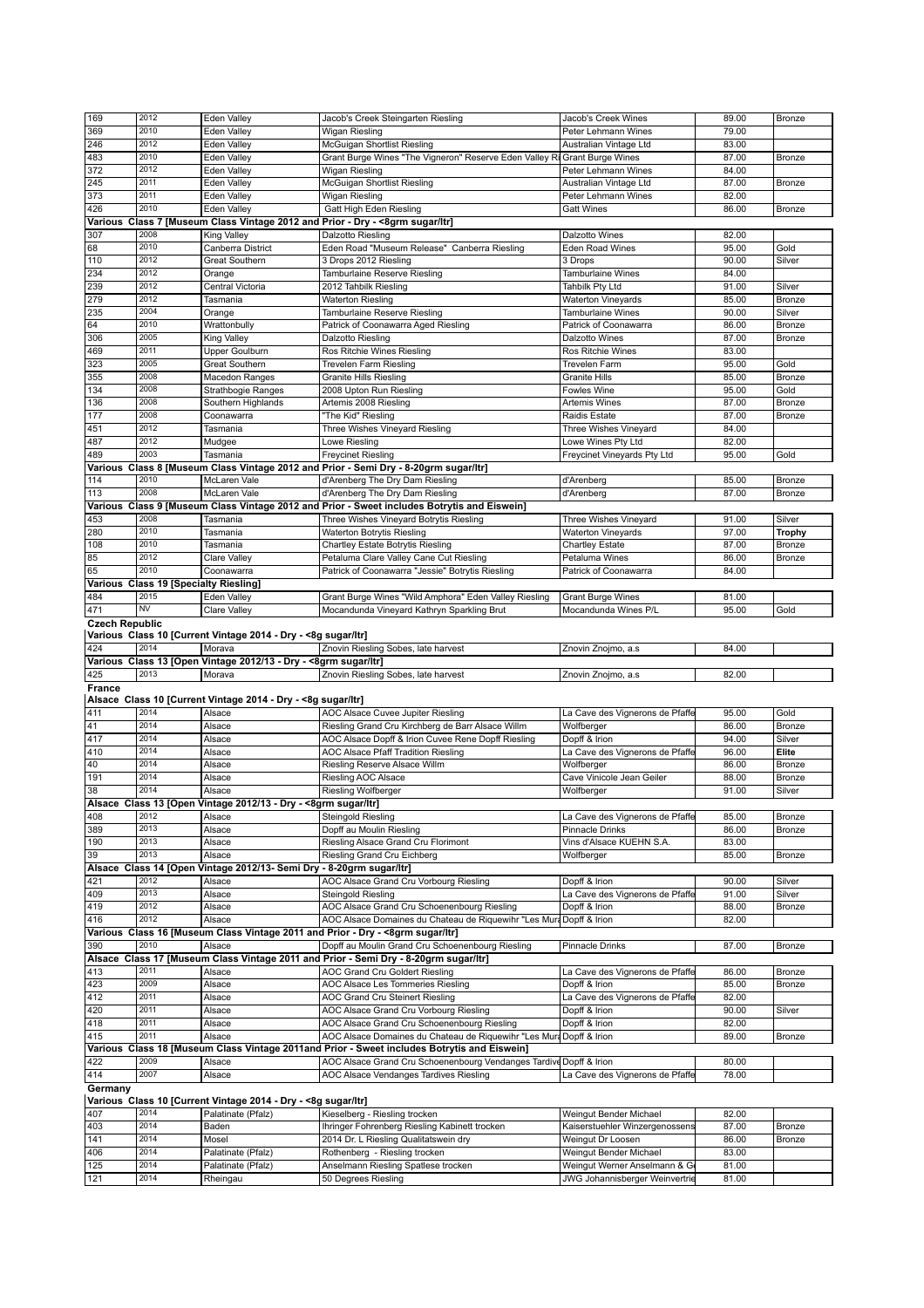| 118                | 2014 | Rheingau                                                                  | Riesling Berglagen                                                                          | G.H. von Mumm                  | 88.00 | Bronze        |
|--------------------|------|---------------------------------------------------------------------------|---------------------------------------------------------------------------------------------|--------------------------------|-------|---------------|
| Rheingau           |      | Class 11 [Current Vintage 2014- Semi Dry - 8-20grm sugar/ltr]             |                                                                                             |                                |       |               |
| 212                | 2014 | Rheingau                                                                  | 2014 Hattenheimer Schutzenhaus Riesling Qba trocken VD Weingut Georg Müller Stiftung        |                                | 83.00 |               |
| 182                | 2014 |                                                                           | Prinz von Hessen H-Riesling                                                                 | Prinz von Hessen               | 83.00 |               |
|                    | 2014 | Rheingau                                                                  |                                                                                             |                                |       |               |
| 210                |      | Rheingau                                                                  | 2014 Hattenheimer Riesling QbA trocken VDP ORTSWEIN Weingut Georg Müller Stiftung           |                                | 90.00 | Silver        |
| 207                | 2014 | Rheingau                                                                  | 2014 Hattenheimer Englemannsberg Riesling QbA feinherb Weingut Georg Müller Stiftung        |                                | 92.00 | Silver        |
| 122                | 2014 | Rheingau                                                                  | Schloss Johannisberg Riesling Rotlack                                                       | Schloss Johannisberg           | 83.00 |               |
| 206                | 2014 | Rheingau                                                                  | 2014 Hattenheimer Schutzenhaus Riesling kabinett feinher Weingut Georg Müller Stiftung      |                                | 94.00 | Silver        |
| 204                | 2014 | Rheingau                                                                  | 2014 " 50 Jahr Peter Winter" Riesling QbA trocken VDP GU Weingut Georg Müller Stiftung      |                                | 84.00 |               |
|                    |      | Various Class 11 [Current Vintage 2014- Semi Dry - 8-20grm sugar/ltr]     |                                                                                             |                                |       |               |
| 138                | 2014 | Rheinhessen                                                               | <b>SCHALES Riesling CLASSIC</b>                                                             | <b>Weingut Schales</b>         | 83.00 |               |
| 137                | 2014 | Rheinhessen                                                               | SCHALES CARDINALIS Dalsheimer Steig Riesling                                                | <b>Weingut Schales</b>         | 87.00 | Bronze        |
|                    |      |                                                                           | Rheingau Class 12 [Current Vintage 2014 - Sweet includes Botrytis and Eiswein]              |                                |       |               |
| 209                | 2014 | Rheingau                                                                  | 2014 Hattenheimer Hassel Riesling Auslese VDP GROSSE Weingut Georg Müller Stiftung          |                                | 88.00 | Bronze        |
|                    | 2014 |                                                                           | Schloss Johannisberg Riesling Grunlack                                                      |                                | 95.00 | Gold          |
| 123                |      | Rheingau                                                                  |                                                                                             | Schloss Johannisberg           |       |               |
| 208                | 2014 | Rheingau                                                                  | 2014 Hattenheimer Hassel Riesling Kabinett VDP GROSSE Weingut Georg Müller Stiftung         |                                | 83.00 |               |
| 205                | 2014 | Rheingau                                                                  | 2014 Erbach Riesling QbA VDP ORTSWEIN                                                       | Weingut Georg Müller Stiftung  | 88.00 | Bronze        |
|                    |      |                                                                           | Various Class 12 [Current Vintage 2014 - Sweet includes Botrytis and Eiswein]               |                                |       |               |
| 142                | 2014 | Mosel                                                                     | 2014 Urziger Wurzgarten Riesling Spatlese                                                   | Weingut Dr Loosen              | 86.00 | Bronze        |
| 404                | 2014 | Baden                                                                     | Ihringer Fohrenberg Riesling Kabinett                                                       | Kaiserstuehler Winzergenossens | 81.00 |               |
| 127                | 2014 | Palatinate (Pfalz)                                                        | Anselmann Riesling Kabinett                                                                 | Weingut Werner Anselmann & G   | 86.00 | Bronze        |
| 140                | 2014 | Mosel                                                                     | 2014 Wehlener Sonnenuhr Riesling Kabinett                                                   | Weingut Dr Loosen              | 86.00 | Bronze        |
|                    |      | Rheingau Class 13 [Open Vintage 2012/13 - Dry - < 8grm sugar/ltr]         |                                                                                             |                                |       |               |
|                    |      |                                                                           |                                                                                             |                                |       |               |
| 405                | 2013 | Rheingau                                                                  | Hattenheim Engelmannsberg Riesling QbA trocken                                              | <b>Balthasar Ress Weingut</b>  | 90.00 | Silver        |
| 386                | 2013 | Rheingau                                                                  | Schloss Vollrads Volratz 1573 Rheingau Riesling                                             | Pinnacle Drinks                | 95.00 | Gold          |
| 184                | 2013 | Rheingau                                                                  | Prinz von Hessen Riesling dachsfilet                                                        | Prinz von Hessen               | 87.00 | Bronze        |
| 119                | 2013 | Rheingau                                                                  | Rudesheimer Berg Rottland Riesling GG                                                       | G.H. von Mumm                  | 90.00 | Silver        |
| 124                | 2013 | Rheingau                                                                  | Schloss Johannisberg Riesling Silberlack                                                    | Schloss Johannisberg           | 92.00 | Silver        |
|                    |      | Various Class 13 [Open Vintage 2012/13 - Dry - <8grm sugar/ltr]           |                                                                                             |                                |       |               |
| 126                | 2013 | Palatinate (Pfalz)                                                        | Anselmann Riesling Spatlese trocken                                                         | Weingut Werner Anselmann & Ge  | 92.00 | Silver        |
|                    |      | Rheingau Class 14 [Open Vintage 2012/13- Semi Dry - 8-20grm sugar/ltr]    |                                                                                             |                                |       |               |
| 214                | 2013 | Rheingau                                                                  |                                                                                             |                                | 84.00 |               |
|                    | 2012 |                                                                           | 2013 Hattenheimer Nussbrunnen Riesling GG                                                   | Weingut Georg Müller Stiftung  |       |               |
| 388                |      | Rheingau                                                                  | Schloss Vollrads Qualitatswein Semi Dry Riesling                                            | Pinnacle Drinks                | 82.00 |               |
| 213                | 2013 | Rheingau                                                                  | 2013 Hattenheimer Hassel Riesling QbA trocken                                               | Weingut Georg Müller Stiftung  | 85.00 | Bronze        |
| 183                | 2013 | Rheingau                                                                  | Prinz von Hessen Kabinett Royal                                                             | Prinz von Hessen               | 83.00 |               |
| 120                | 2013 | Rheingau                                                                  | <b>Riesling Eilfer</b>                                                                      | G.H. von Mumm                  | 97.00 | Trophy        |
| 211                | 2013 | Rheingau                                                                  | 2013 Hattenheimer Schutzenhaus Riesling QbA trocken VD Weingut Georg Müller Stiftung        |                                | 86.00 | Bronze        |
|                    |      |                                                                           | Various Class 17 [Museum Class Vintage 2011 and Prior - Semi Dry - 8-20grm sugar/ltr]       |                                |       |               |
| 387                | 2011 | Rheingau                                                                  | Schloss Volrads Kabinet Medium Dry Riesling                                                 | Pinnacle Drinks                | 82.00 |               |
|                    |      |                                                                           | Various Class 18 [Museum Class Vintage 2011and Prior - Sweet includes Botrytis and Eiswein] |                                |       |               |
|                    | 2010 |                                                                           |                                                                                             |                                |       |               |
| 203                |      | Rheingau                                                                  | 2010 Hattenheimer Schutzenhaus Rielsing Beerenauslese   Weingut Georg Müller Stiftung       |                                | 95.00 | Gold          |
| <b>New Zealand</b> |      |                                                                           |                                                                                             |                                |       |               |
|                    |      | Various Class 1 [Current Vintage 2015- Dry - <8g sugar/ltr]               |                                                                                             |                                |       |               |
| 436                | 2015 | Marlborough                                                               | Hunter's Marlborough Riesling 2015                                                          | Hunter's Wines                 | 90.00 | Silver        |
| 396                | 2015 | Marlborough                                                               | Whitehaven Marlborough Riesling                                                             | Whitehaven Wine Co Ltd         | 89.00 | Bronze        |
| 232                | 2015 | Marlborough                                                               | Yealands Estate Land Made Riesling                                                          | Yealands Family Wines          | 88.00 | <b>Bronze</b> |
|                    |      | Marlborough Class 4 [Open Vintage 2013/14 - Dry - <8grm sugar/ltr]        |                                                                                             |                                |       |               |
| 437                | 2013 | Marlborough                                                               | Spring Creek Estate Marlborough Riesling                                                    | Spring Creek Estate            | 90.00 | Silver        |
| 215                | 2014 | Marlborough                                                               | Hunter's Marlborough Riesling 2014                                                          | Hunter's Wines                 | 89.00 | Bronze        |
| 99                 | 2013 | Marlborough                                                               | Tohu Single Vineyard Marlborough Riesling                                                   | Tohu Wines                     | 87.00 | <b>Bronze</b> |
| 79                 | 2014 | Marlborough                                                               |                                                                                             | Zephyr - Glover Family Wines   | 96.00 |               |
|                    |      |                                                                           | Zephyr Riesling                                                                             |                                |       | <b>Trophy</b> |
|                    |      | Various Class 4 [Open Vintage 2013/14 - Dry - <8grm sugar/ltr]            |                                                                                             |                                |       |               |
| 473                | 2014 | Nelson                                                                    | Mahana Clays & Gravels Riesling                                                             | Mahana Estates                 | 87.00 | Bronze        |
| 432                | 2014 | Canterbury/Waipara Valley                                                 | True and Daring Riesling                                                                    | True and Daring                | 92.00 | Silver        |
| 400                | 2014 | Central Otago                                                             | Mt Difficulty Bannockburn Dry Riesling                                                      | Mt Difficulty Wines            | 81.00 |               |
| 397                | 2014 | Martinborough                                                             | Te Kairanga Riesling                                                                        |                                |       |               |
|                    |      |                                                                           |                                                                                             | <b>Foley Family Wines</b>      | 95.00 | Gold          |
| 491                |      |                                                                           | Canterbury/Waipara Valley Class 5 [Open Vintage 2013/14 - Semi Dry - 8-20grm sugar/ltr]     |                                |       |               |
|                    | 2013 |                                                                           | Waipara Hills Equinox Riesling                                                              |                                | 87.00 | Bronze        |
|                    |      | Canterbury/Waipara Valley                                                 |                                                                                             | Accolade Wines NZ Ltd          |       |               |
| 392                | 2013 | Canterbury/Waipara Valley                                                 | Waipara Hills, Waipara Valley 2013 Riesling                                                 | Accolade Wines NZ Ltd          | 87.00 | Bronze        |
| 431                | 2013 | Canterbury/Waipara Valley                                                 | True and Daring Riesling                                                                    | True and Daring                | 85.00 | Bronze        |
| 391                | 2014 | Canterbury/Waipara Valley                                                 | Mud House Single Vineyard, The Mound Riesling                                               | Accolade Wines NZ Ltd          | 95.00 | Gold          |
| 492                | 2014 | Canterbury/Waipara Valley                                                 | Waipara Hills Waipara Valley Riesling                                                       | Accolade Wines NZ Ltd          | 86.00 | Bronze        |
|                    |      | Marlborough Class 5 [Open Vintage 2013/14 - Semi Dry - 8-20grm sugar/ltr] |                                                                                             |                                |       |               |
| 395                | 2013 | Marlborough                                                               | Tatty Bogler Riesling 2013                                                                  | Forrest Wines                  | 88.00 | Bronze        |
| 394                | 2013 | Marlborough                                                               | Forrest Riesling 2013                                                                       | <b>Forrest Wines</b>           | 86.00 | Bronze        |
| 54                 | 2013 | Marlborough                                                               | Lawson's Dry Hills Riesling                                                                 | Lawson's Dry Hills             | 88.00 | Bronze        |
| $\overline{37}$    | 2013 | Marlborough                                                               | Babich Family Estates Cowslip Valley Riesling                                               | <b>Babich Wines</b>            | 85.00 | Bronze        |
|                    |      |                                                                           |                                                                                             |                                |       |               |
|                    |      | Various Class 5 [Open Vintage 2013/14 - Semi Dry - 8-20grm sugar/ltr]     |                                                                                             |                                |       |               |
| 401                | 2014 | Central Otago                                                             | Roaring Meg Riesling                                                                        | Mt Difficulty Wines            | 90.00 | Silver        |
| 100                | 2014 | Nelson                                                                    | Aronui Nelson Riesling                                                                      | Aronui Wines                   | 91.00 | Silver        |
|                    |      |                                                                           | Marlborough Class 6 [Open Vintage 2013/14 - Sweet includes Botrytis and Eiswein]            |                                |       |               |
| 78                 | 2013 | Marlborough                                                               | Giesen The Brothers Riesling                                                                | Giesen Wines                   | 80.00 |               |
| 438                | 2013 | Marlborough                                                               | Spring Creek Estate Marlborough Spatlese Riesling                                           | Spring Creek Estate            | 80.00 |               |
| 216                | 2014 | Marlborough                                                               | Hunter's Hukapapa Dessert Riesling 2014                                                     | Hunter's Wines                 | 93.00 | Silver        |
| 98                 | 2014 | Marlborough                                                               | Tohu Limited Release Raiha Reserve Noble Riesling                                           | <b>Tohu Wines</b>              | 86.00 | Bronze        |
| 77                 | 2014 | Marlborough                                                               | <b>Giesen Estate Riesling</b>                                                               |                                |       |               |
|                    |      |                                                                           |                                                                                             | Giesen Wines                   | 84.00 |               |
|                    |      |                                                                           | Various Class 6 [Open Vintage 2013/14 - Sweet includes Botrytis and Eiswein]                |                                |       |               |
| 399                | 2014 | Central Otago                                                             | Mt Difficulty Bannockburn Target Riesling                                                   | Mt Difficulty Wines            | 86.00 | Bronze        |
| 149                | 2014 | Central Otago                                                             | Rockburn Central Otago Tiger Moth Riesling                                                  | Rockburn Wines Limited         | 86.00 | Bronze        |
| Various            |      |                                                                           | Class 7 [Museum Class Vintage 2012 and Prior - Dry - < 8grm sugar/ltr]                      |                                |       |               |
| 435                | 2011 | Marlborough                                                               | Foxes Island, Belsham Awatere Estate Dry Riesling                                           | <b>Foxes Island Wines</b>      | 85.00 | Bronze        |
| 217                | 2012 | Marlborough                                                               | Hunter's Marlborough Riesling 2012                                                          | Hunter's Wines                 | 86.00 | Bronze        |
|                    |      |                                                                           | Various Class 8 [Museum Class Vintage 2012 and Prior - Semi Dry - 8-20grm sugar/ltr]        |                                |       |               |